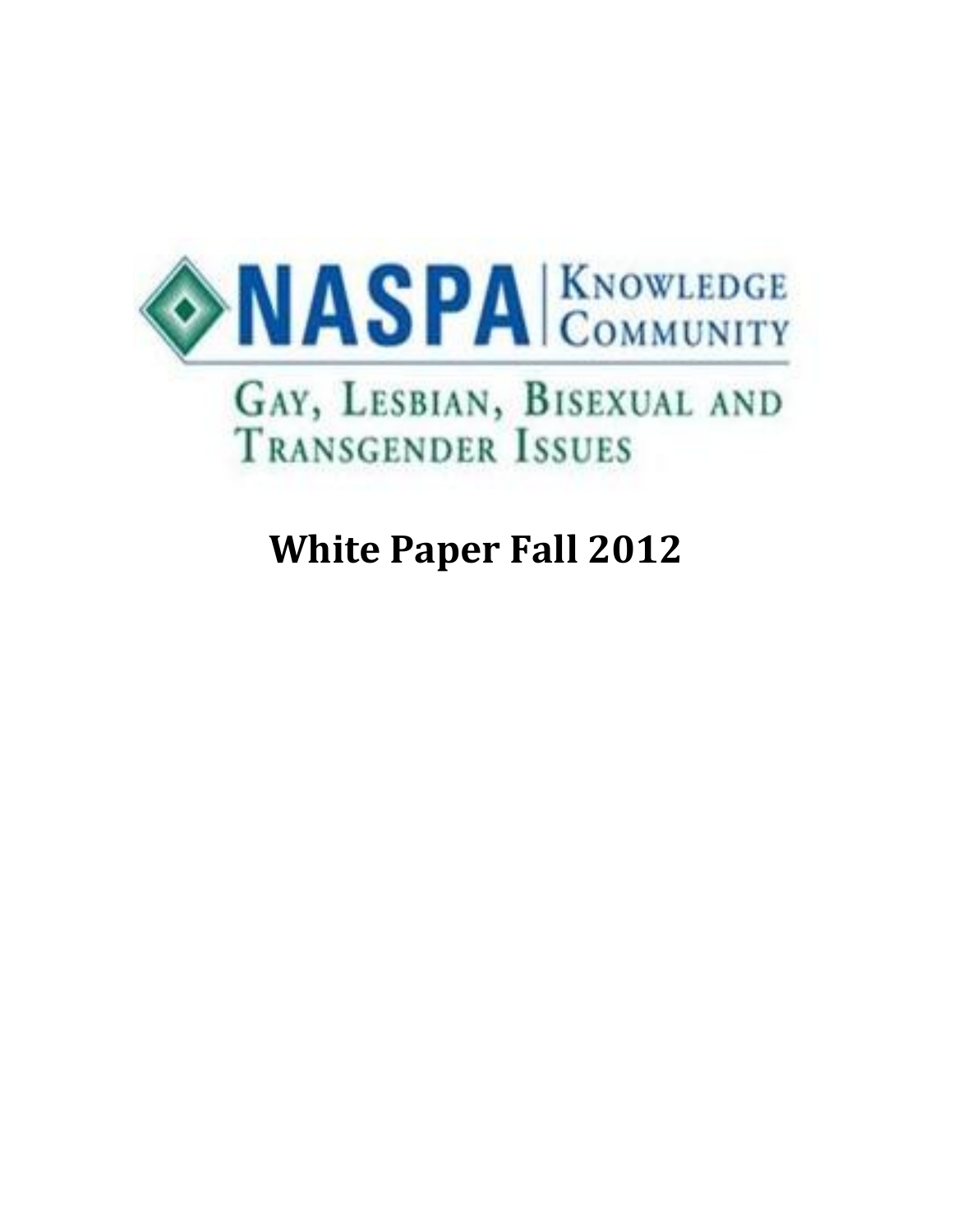The Gay, Lesbian, Bisexual and Transgender (GLBT) Issues Knowledge Community (KC) of NASPA (www.naspa.org/kc/glbt) provides avenues for both social and professional involvement. Knowledge Community activities allow for personal and professional growth, increased awareness and acceptance of gay, lesbian, bisexual and transgender professionals and students, and promote understanding of gay, lesbian, bisexual, and transgender professional and student needs.

The KC produces white papers, which are compilations of current and cutting-edge research summaries and briefs. The goal of the white paper is to share knowledge and information about issues related to the status of the GLBT community in higher education that will prompt discussion, further research and showcase scholarship being conducted by students and professionals in the field. Higher education and student affairs professionals can consider these recent findings/results when tailoring programmatic and pedagogical efforts on their campus. All scholars, researchers and professionals are welcome to submit summaries or briefs about their scholarship to the whitepaper; membership in NASPA is not a prerequisite. For more information about the submission guidelines, contact the KC leadership at glbtkc@gmail.com

#### **CONTENTS**

| Horizontal Oppression Among East Asian Gay/Bisexual Men                                                                       |
|-------------------------------------------------------------------------------------------------------------------------------|
| The Commodification of Identity: The Job Search Experiences                                                                   |
| Beyond the Binary: A Phenomenological Study of the Campus<br>Experiences and Social Identities of Bisexual, Pansexual, Fluid, |
| Family Acceptance, Internalized Sexual Stigma and Substance                                                                   |
| Out in Admissions: Creating Positive Campus Climates                                                                          |
| Lesbian, Gay, Bisexual, Transgender, and Queer Student                                                                        |
| Layered Identities: Campus Climate & Identity Salience for                                                                    |
| The Excluded Middle: Supporting Bisexual Students on College<br>Campuses                                                      |
| (Book Summary) Beyond Surviving: From Religious Oppression<br>to Queer Activism                                               |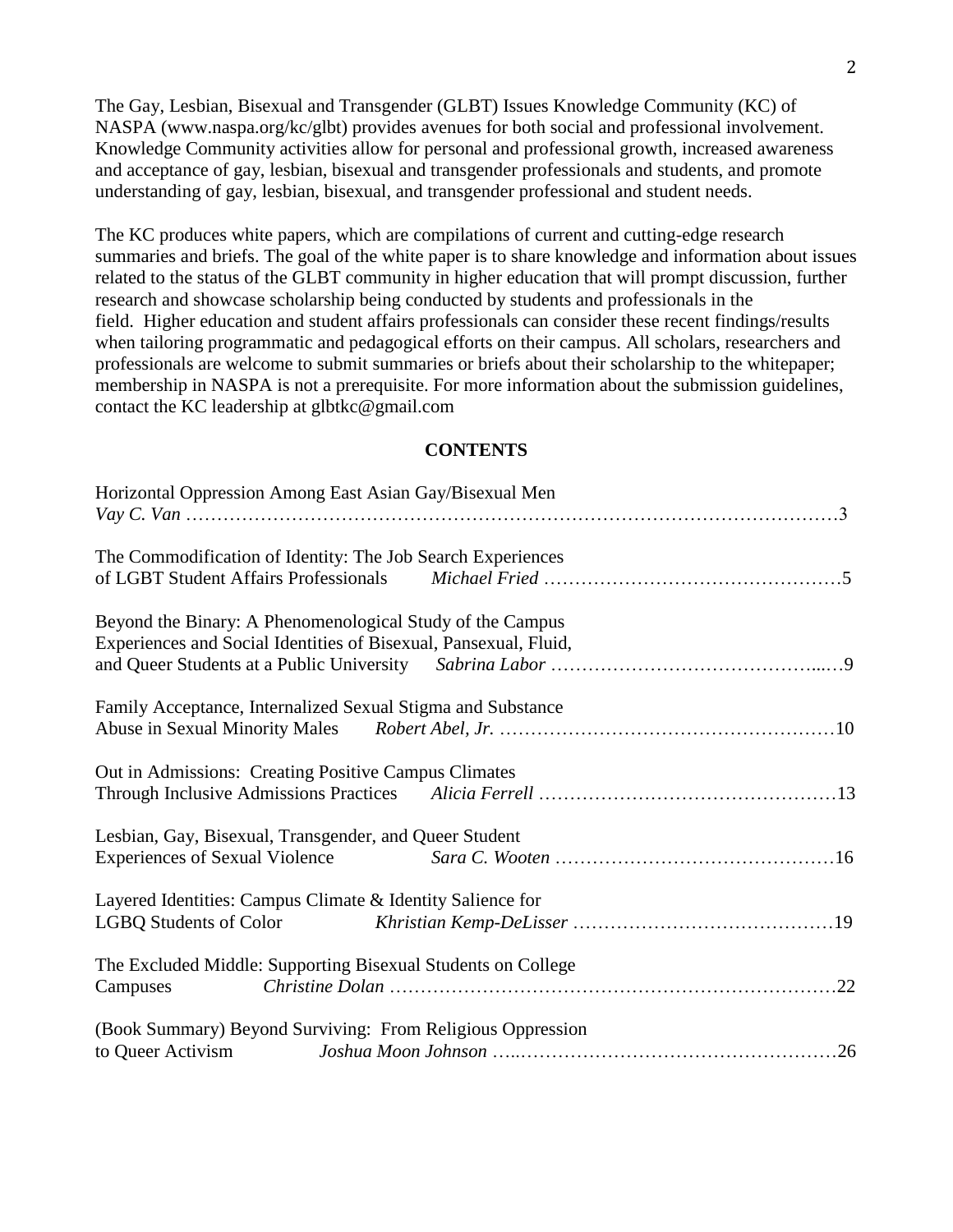

## **Horizontal Oppression Among East Asian Gay/Bisexual Men**

Vay Van | Residence Education Coordinator | Purdue University | vvan@purdue.edu

Historical media and academic literature in the U.S. portray a negative disparaging image of East Asians. There is even more ridicule for East Asians who identify as lesbian, gay, bisexual, transgender, or queer. This literature review reveals some ways that colonization and globalization create and feed horizontal oppression among gay and bisexual East Asian American men.

Only a limited amount of empirical research and literature focuses on racial horizontal oppression within the queer community. A thorough review requires an interdisciplinary approach, including sources from inside and outside of higher education. To deconstruct queer horizontal oppression, I reviewed literature focused on masculinity, gender roles, dating, mass media, anti-Asian sentiments, and diaspora.

#### **Anti-Asian Sentiments**

There are many attitudes towards various racial groups, especially those that do not hold a White dominant identity. Often negative, these attitudes are rampant in modern day United States. Racism is not new, but has a long and rich history it in its subtle and over forms, that many try to forget.

Stereotypes of femininity, docility, and exoticness (Erbentraut, 2010c) are perpetuated by mass media. The East Asian stereotypes of docility and femininity allow negative sentiments against this group to continue to be condoned in the gay community (Erbentraut, 2010a). Anti-Asian prejudice, along with anti-fat and anti-aging, is among the dominant forms of oppression found within gay male culture. There is a common dating exclusionary triad: no fatties, no femmes, no Asians (Erbentraut, 2010c). These prejudices are epidemic in the wider community of gay White urban American affluent men (Erbentraut, 2010a).

#### **Asians in Media**

In-group racial horizontal oppression can be traced to the assimilation, acculturation, and homophobia, which has long been institutionalized into the fabric of U.S. society. The homophobia of heterosexual Asian men towards queer Asian men is largely responsible for the systematic and horizontal oppression of queer Asian men toward one another (Erbentraut, 2010a; 2010b, 2010c). Because all Asian men are portrayed as effeminate, queer Asian men further perpetuate this stereotype. A well-known and controversial example of this was the 2004 spread in *Details Magazine*: *Gay or Asian?* The piece showcased an Asian male who presented an ambiguous sexuality. *Details* included commentary on his stance, fashion sense, accessories, and how well-kept he was. Although the spread was meant to be a satire, it caused uproar in the Asian community and illustrates why heterosexual Asian men blame queer Asian men for negative stereotypes about their cultural group (Erbentraut, 2010a, 2010b, 2010c). Even today, the media reinforces as well as perpetuates Asian stereotypes.

#### **Gay Asian and Diaspora**

In his research of Filipino gay men, Manalansan (2003) discussed how Filipino men have to negotiate between Filipino and American sexual and gender traditions; more specifically, between *bakala* and Western gay ideologies. *Bakala* is a Tagalog term that encompasses homosexuality,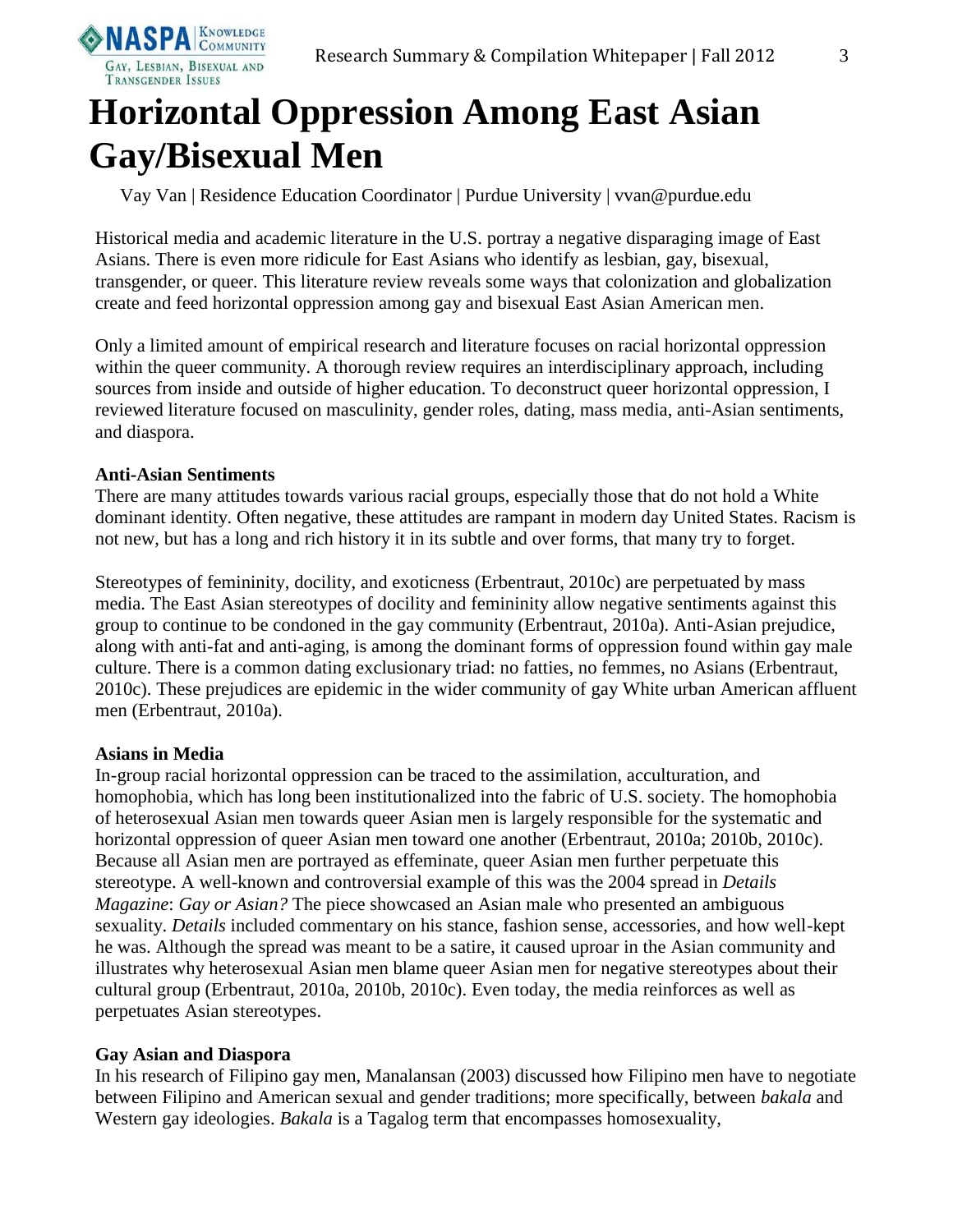hermaphroditism, cross-dressing, and effeminacy (Manalansan, 2003). Although the Philippines is not a part of the East Asia region, it is the best example I could find that mirrored the lack of language used in East Asian cultures for the nuances of gay sexuality. In my experience of speaking three dialects of Chinese, there is a lack of formal gay vernacular used in sexual and gender depictions. The lack of formal language and written history concerning gay sexualities can be attributed to the lack colonial history in East Asia. This history may also contribute to the lack of research on men who both identify as East Asian and Queer.

As Global Queering finds its way into the gay Asian Diaspora (Altman, 1993) due to the overwhelming influence of the U.S. as a global economic, political and cultural superpower (Altman, 1997; Gawthrop, 2004), queer Asian Americans find themselves dating more White- Anglos (Gawthrop, 2004). Altman (1995) attributed these relationships to two contradicting factors: the need to assert a universal gay identity invoking similarities with queer Westerners and, on the other hand, the proud embrace of a newly asserted "Asian-ness" that could potentially undermine an "assume solidarity" with gay White-Anglos. These trends show traces of horizontal oppression that can also be tied to assimilation and acculturation.

#### **Conclusion**

Identities are often too generalized and universalized. Manalansan (1997) asked a great question of who bestows legitimacy in the narration of gay and lesbian development. Available literature, research and even LGB identity development model and theories show that this legitimacy is centered around a monolithic association of gay identity with white gay masculinity. I hope through this review, I was able to change this monolithic association by focusing on various forms of horizontal oppression.

#### **References**

- Altman, D. (1993). The question of cultural identity. In S. Hall, D. Held & T. McCrew (Eds), *Modernity and its Discontents* (273-325). London: Polity Press.
- Altman, D. (1995). The new world of "gay Asia". In S. Perera (Ed.), *Asian and Pacific inscriptions: Identities, ethnicities, nationalities*. Victoria, Australia: Meridian.
- Altman, D. (1997). Global gaze/global gays. *GLQ: A Journal of Lesbian and Gay Studies, 3*, 417- 436.
- Gawthrop, D. (2005). *The Rice Queen Diaries, a Memoir*. Vancouver, BC, CAN: Arsenal Pulp Press.
- Erbentraut, J. (2010a, August 22). The last bias: How and why we tolerate gay anti-Asian prejudice and its pernicious effect on our community*. Edge*. Retrieved from http://www.edgeonthenet.com/index.php?ch=news&sc=&sc2=news&sc3=&id=109413 GAY AND BISEXUAL MALE HORIZONTAL OPPRESSION 23
- Erbentraut, J. (2010b, August 29). How Can Gay Asian Men Conquer Internalized Inferiority? *Edge*. Retrieved from

http://www.edgeboston.com/index.php?ch=news&sc=&sc2=news&sc3=&id=109662

- Erbentraut, J. (2010c, September 6). Gay anti-Asian prejudice thrives on the Internet*. Edge*. Retrieved from http://www.edgeboston.com/index.php?ch=news&sc=&sc3=&id=109887
- Manalansan, M. F. (2003). *Global divas: Filipino gay men in diaspora*. Durham, NC: Duke University Press Books.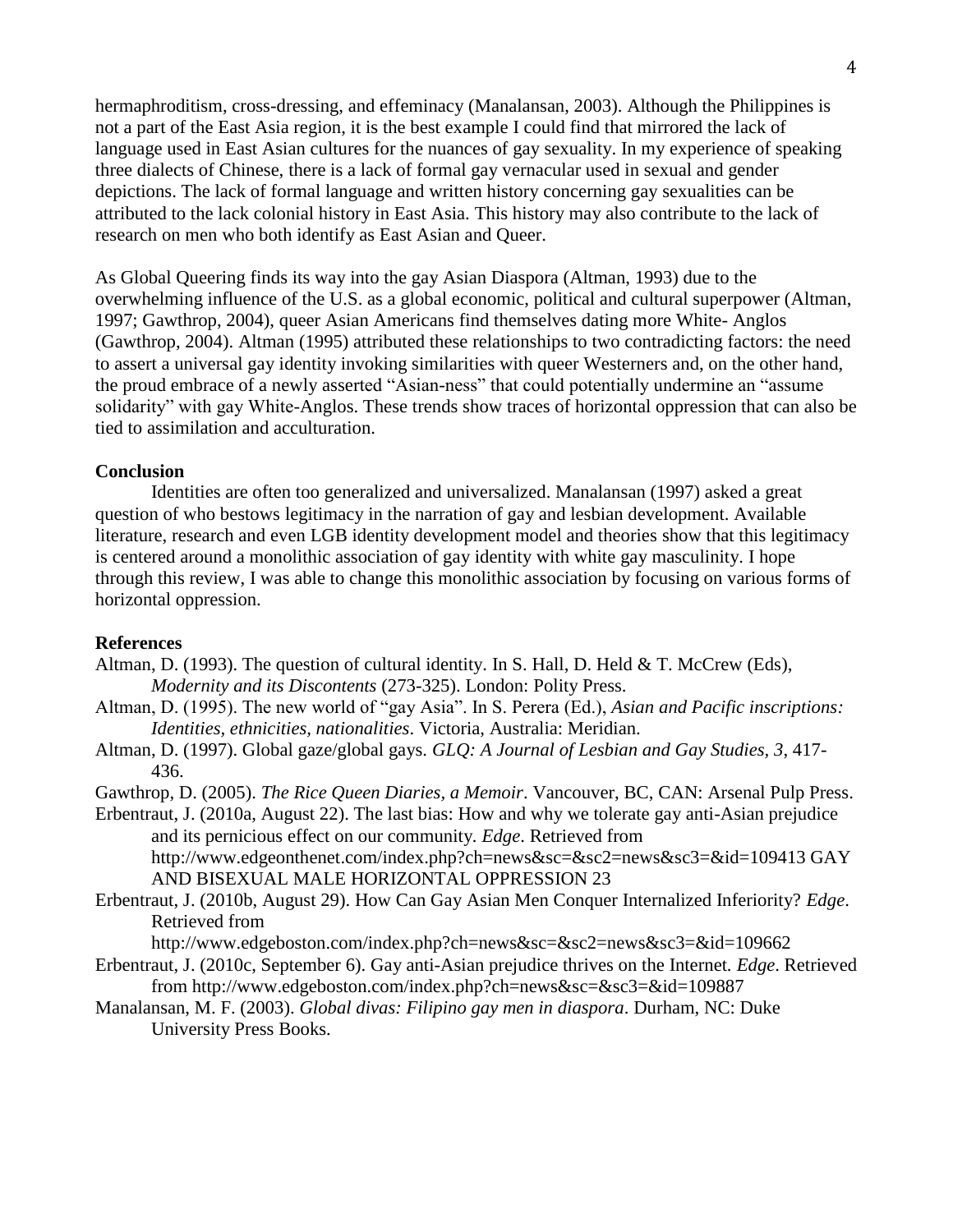

### **The Commodification of Identity:** The Job Search Experiences of LGBT Student Affairs Professionals

Michael Fried | Doctoral Candidate | New York University | mjf263@nyu.edu

Empirical understandings of the experiences of LGBT-identified student affairs professionals have developed very little in past 15 years. This lack of attention is unfortunate because campus climates around issues of sexual diversity have changed considerably during that time [\(Rankin, 2007;](#page-7-0) [Rankin](#page-7-1)  [& Weber, 2010\)](#page-7-1). At the same time, issues of newer professionals, as the future leaders of the field of student affairs, are becoming an ever more important part of the literature landscape. It will be important to understand the intersection of these two research themes in order to ensure that students affairs remains an inclusive and supportive profession for LGBT-identified individuals, and through them, the students and institutions they serve.

The landscape of higher education has changed dramatically for the LGBT community over the 15 years. Most of the research attention has been paid to students, leaving the experiences of LGBT student affairs professionals largely undocumented. The need for a greater understanding is acute, as Rankin [\(2007\)](#page-7-0) noted, "much of the academic writing on LGBT people is not empirical, but takes the form of advice or personal reflections" . Croteau and Talbot [\(2000\)](#page-7-2) provided an inherently brief review of the "minimal research" that "has been conducted examining the student affairs profession itself" .

In taking up the call for more research into the experiences of sexual minority practitioners, it may be helpful to focus on that crucial transition from graduate preparation program and into the field. Examining that nexus can provide insight into both how academic programs are addressing issues of LGBT inclusion as well as the attitudes of graduates of the programs. To that end, a qualitative exploration of the job experiences of LGBT student affairs professionals who had recently completed a graduate preparation program was undertaken.

#### *Purpose*

This study aims to illuminate the job search experiences of LGBT-identified graduates of higher education and student affairs master's degree programs. While there is a growing body of research on the LGBT student experience [\(Rankin, 2007;](#page-7-0) [Rankin & Weber, 2010;](#page-7-1) [Wall & Evans, 2000\)](#page-7-3), the perspectives of LGBT student affairs professionals have been almost completely absent. The dramatic changes in American society and on campus in regard to the LGBT community call for an update to the empirical literature related to LGBT student affairs professionals.

Given the death of literature on experiences of LGBT-identified student affairs professionals, particularly those transitioning from graduate preparation programs into the workforce, it is important to better understand several aspects of the experience. In order to do so, this study used semistructured interviews to answer the following primary research questions: 1) how do LGBT job seekers understand and make meaning on their sexual identity as part of their job search experience, and 2) how do LGBT job seekers perceive the student affairs job market into which they are entering.

Such an approach is in contrast to the most similar previous research effort in which the qualitative aspect was limited to incidents of discrimination [\(Croteau & von Destinon, 1994\)](#page-7-4), failing to address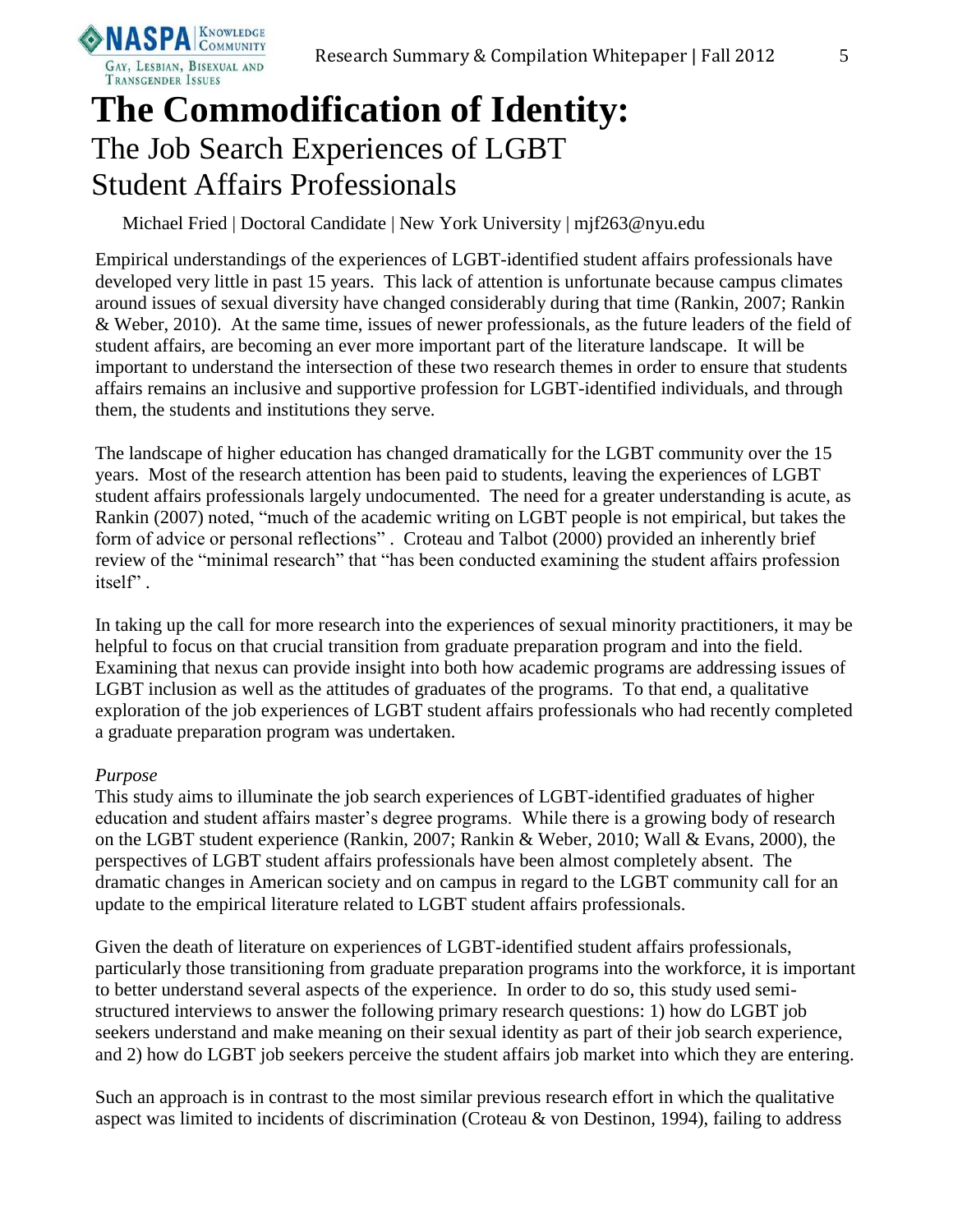the experience holistically. Since the great majority of the relevant literature is either non-empirical or quantitative in nature [\(Lark, 1998;](#page-7-5) [Rankin, 2007\)](#page-7-0), approaching these questions in a qualitative manner will be a substantive contribution to the literature.

#### *Conceptual Framework*

This study used an exploratory, qualitative approach based on the L*istening Guide* method of interview and analysis [\(Gilligan, Spencer, Weinberg, & Bertsch, 2003\)](#page-7-6) and adapted by Way [\(Way,](#page-7-7)  [2011a,](#page-7-7) [2011b\)](#page-7-8). This approach "draws on voice, resonance and relationship as ports of entry into the human psyche" [\(Gilligan et al., 2003, p. 157\)](#page-7-6), meaning that through the interview and analysis process, it is possible to understand the worldview of others come to understand how they interact with and make meaning of their social environments. Finding its basis in relational psychology, the researcher comes to find answers in relationship with interview participants via an in-depth engagement with their voice as expressed through the artifacts of the interview.

#### *Description of Method*

The sample consisted of 17 LGBT-identified individuals who had completed a master's degree in higher education or student affairs and participated in a job search within the past 18 months. All participants were asked explicitly how they self-identified as part of the LGBT community. The group included 11 gay men, two lesbian women, one genderqueer individual, one female-to-male transgender man, one bisexual woman and one queer woman. While mostly white, four participants identified as latino, one as Asian American and one as biracial (white and Mexican).

The interview protocol was revised twice throughout the data collection period based on emergent areas of relevance. Specifically, questions were added related to individuals and institutions from which LGBT job seekers sought information and social support as well as expanding the demographic questions to include religion. All interviews were recorded and transcribed.

The adaptation of the *Listening Guide* method used in this study involved a series of successive readings of the interview transcriptions. The first reading involved summarizing the 'story' of the interview, highlighting passages of the narrative that were important to the participant as well as the researchers reactions to what was said. The second reading is a close review of the transcription, looking for surprising, contradictory or superficial responses in order to better identify the most meaningful text. The third reading was to identify 'I-poems' – sequential renderings of the participants' first-person statements – which linguistically represent the participants' perspective and voice.

#### *Initial Findings*

Participants engaged in a variety of strategies around disclosure of their LGBT identity during their job search, depending on how they perceived not only the institutions to which they were applying, but also the field as a whole. As one white, gay male participant noted, being LGBT is "sort of an accepted norm in our field." A white, female lesbian participant offered a similar opinion about how the field prioritizes the LGBT community, saying

"I think, at least in student affairs, there is a lot less understanding of disability than there is of LGBT" issues. "... I felt more accepted when I came out being gay a lot of time than when I

came out as someone with a disability even though I did the disability thing more often." Another white, gay male participant voiced a parody of this norm, saying, "Everybody's gay in residence life, so why not out myself and I can be part of the club."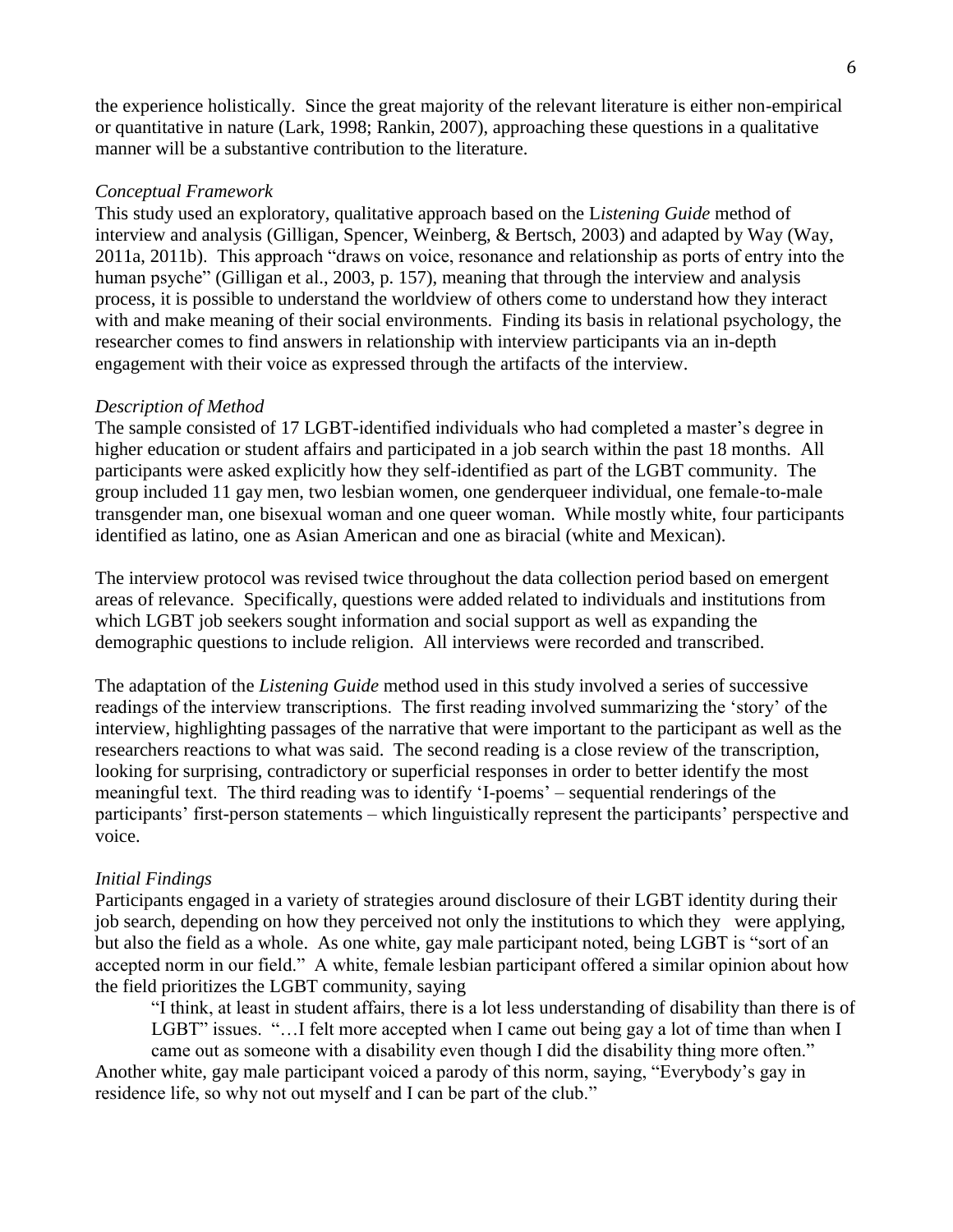

For some participants, that receptivity to LGBT candidates was affirmed. A white, gay male participant made it a point to discuss his graduate experiences working with LGBT students with the intention that potential employers assume that he was also a member of the community. For him, "It seemed like they [the interviewers] might have thought that I was gay and were trying to reassure me that the school was an accepting school, that it would be a good place to work." Another white, gay male said, "Obviously they can't openly discriminate against you and say 'Well, we're not going to hire you because you're gay,' but you don't know what goes on behind closed doors." Despite anxiety about possible discrimination, the participants had developed an understanding of the student affairs job market as one in which blatant acts of homophobia would not be allowed.

Others felt that being out during the job search process was not a matter of choice. For instance, the genderqueer individual was struggling with the practical logistics of interviewing when gender expression may not coincide with biology. This participant recalled, "For over six months, probably a year, I was debating what I was going to wear" because the professional dress expected in student affairs interviews is divided by the male/female gender binary.

Despite concerns about possible negative reactions, many participants were intentionally forthcoming about their LGBT identity in order to assess the probability of being comfortably out in a potential workplace. As one white, gay male participant said, "If that [being out in the interview] made me less likely to get the job, then I probably don't want the job anyway." Another white, gay male concurred that it was important to be out during the interview, saying, "I would rather just get it out of way to begin with than have to fight that battle later on." However, others were more circumspect about their identity in interviews, with one white, gay male participating recalling his possible discomforting coming out in the interview, while at the same time saying, "I don't remember a reason for it to come up."

For those participants who were out during their job search, this perception of openness around LGBT issues created an opportunity to not only manage their identity, but use it to strategic advantage. Several participants included work they had done with LGBT students on their application materials, whether or not they intended to come out during an interview, so that, as one Asian American, gay male noted, potential employers would "know I am an advocate of LGBT issues and students." Similarly, a white, female lesbian felt that her resume "definitely showed that I was working with and in the community." The perceived desirability of social justice advocates becomes one way for LGBT job seekers to leverage their connection to a minority community without necessarily disclosing their own identity. The participant who likened residence life to being a club for gays jokingly suggested that "maybe an employer would want me more" if he came out during the interview, with his sexual identity being a condition of membership.

Being able to identify as a member of or ally to diverse groups was understood to be of value to potential employers. One gay, Latino male participant recalled that several of the job descriptions he reviewed "sought out individuals who identified as diverse." He went on to say that "particularly in student affairs, identifying or being out is valued," citing one potential employer that was specifically looking for "individuals who identify with multiple dimensions of identity." Similarly, a white, lesbian participant noted that the women's center in which she worked, "being gay was something that's like almost a positive in your stack, in your bucket," as one of multiple minority identities she held because "they want to have a diverse person." A white, gay male participant recalled that several potential employers showed an interest in his previous research work about the LGBT community "as a way of diversifying their own universities." That perceived valuation of diverse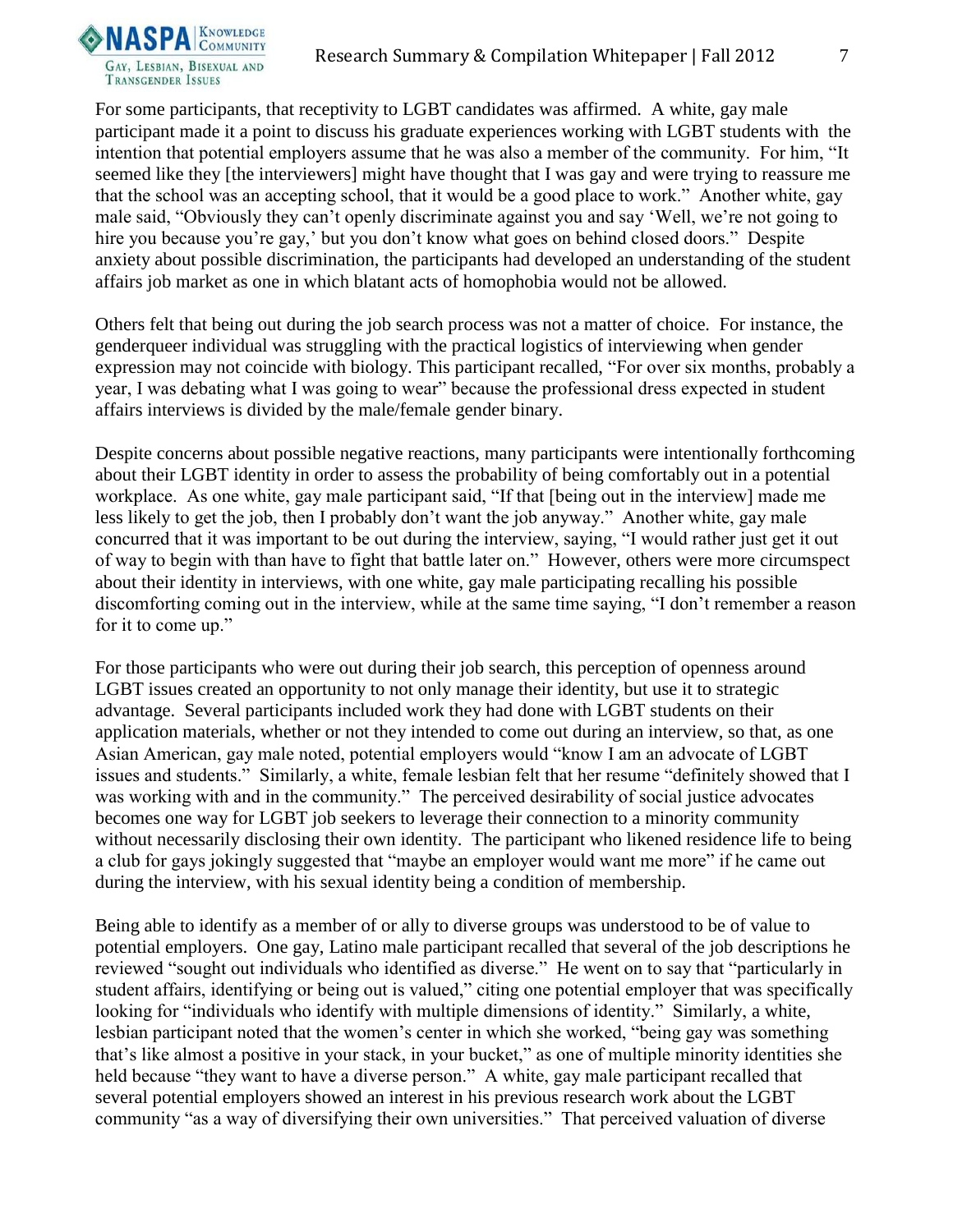identities creates an environment in which being able to align oneself with one or more dimension of diversity would be a boon to job seekers.

LGBT identity and its disclosure then becomes something job seekers use to benefit their candidacy. One white, gay male participant, who had not yet been offered an interview, anticipated, "If I can use a personal example from my life that would be…a good answer, I would definitely choose to do that." This participant's response indicates how LGBT identity disclosure becomes a part of the currency of exchange in the student affairs job market, in which candidates can disclose part of their own identity to demonstrate value that they may bring to department or institution.

#### **References**

- <span id="page-7-2"></span>Croteau, J. M., & Talbot, D. M. (2000). Understanding the landscape: An empirical view of lesbian, gay and bisexual issues in the student affairs profession. In V. A. Wall & N. J. Evans (Eds.), *Toward acceptance: Sexual orientation issues on campus* (pp. 3-28). Lanham, MD: University Press of America.
- <span id="page-7-4"></span>Croteau, J. M., & von Destinon, M. (1994). A National Survey of Job Search Experiences of Lesbian, Gay, and Bisexual Student Affairs Professionals. *Journal of College Student Development, 35*(1).
- <span id="page-7-6"></span>Gilligan, C., Spencer, R., Weinberg, M. K., & Bertsch, T. (2003). On the Listening Guide. In P. M. Camic, J. E. Rhodes & L. Yardley (Eds.), *Qualitative research in psychology: Expanding perspectives in methodology and design* (pp. 157-172). Washington, DC: American Psychological Association.
- <span id="page-7-5"></span>Lark, J. S. (1998). Lesbian, Gay, and Bisexual Concerns in Student Affairs: Themes and Transitions in the Development of the Professional Literature. *NASPA Journal, 35*(2), 157-168.
- <span id="page-7-0"></span>Rankin, S. R. (2007). Campus Climate for Sexual Minorities. In M. V. L. Badgett & J. Frank (Eds.), *Sexual Orientation Discrimination: An International Perspective* (pp. 236-252). New York: Routledge.
- <span id="page-7-1"></span>Rankin, S. R., & Weber, G. (2010). *The State of Higher Education for LGBT People.* Paper presented at the Annual Convention of the American College Personnel Association, Boston, MA.
- <span id="page-7-3"></span>Wall, V. A., & Evans, N. J. (Eds.). (2000). *Toward acceptance: Sexual orientation on campus*. Lanham, MD: University Press of America.
- <span id="page-7-7"></span>Way, N. (2011a, Spring semester). [Class lecture].
- <span id="page-7-8"></span>Way, N. (2011b). *Deep secrets: Boys' friendships and the crisis of connection*: Harvard University Press.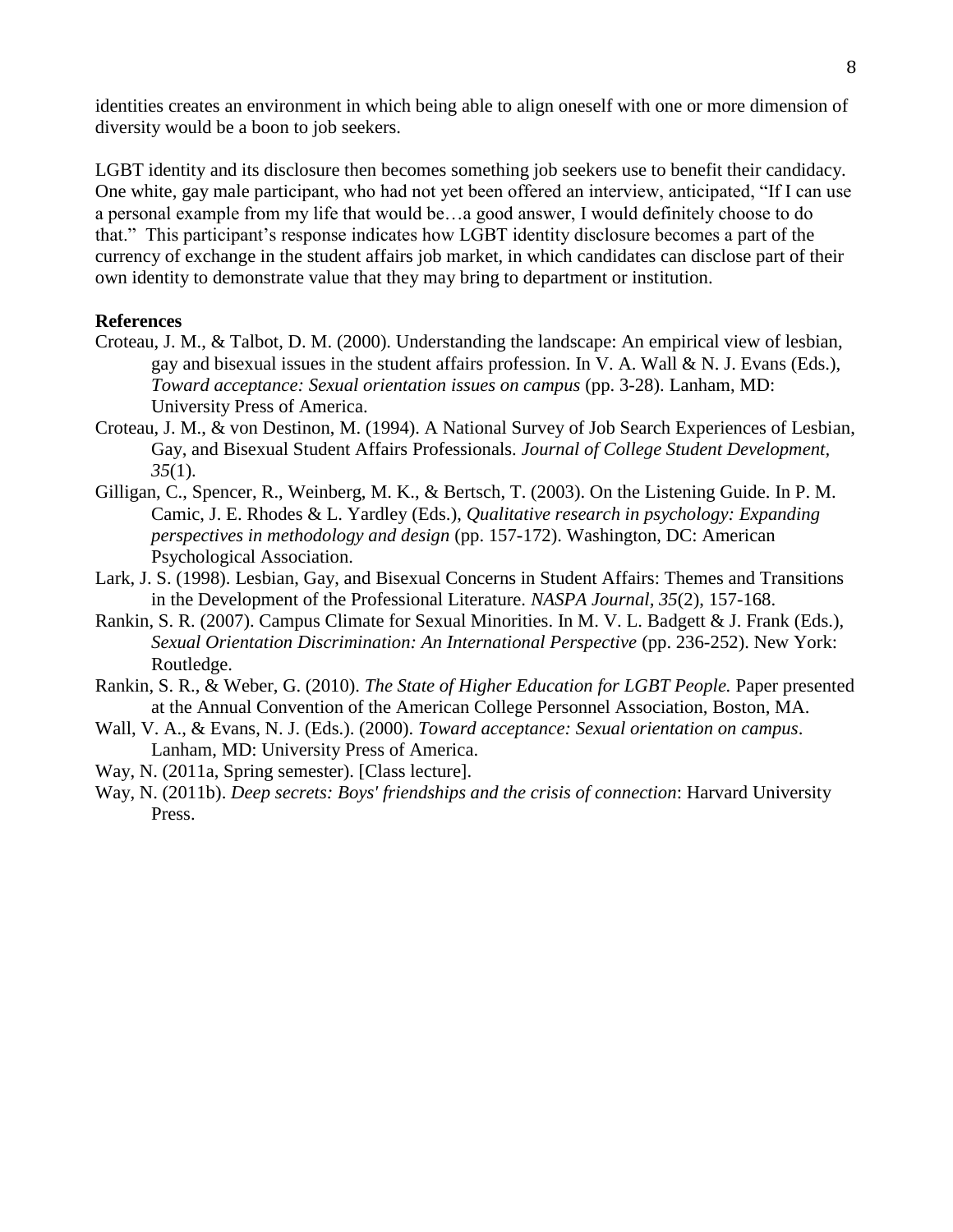

# **Beyond the Binary:**

### A Phenomenological Study of the Campus Experiences and Social Identities of Bisexual, Pansexual, Fluid, and Queer Students at a Public University

Sabrina "Saby" Labor, M.Ed | Graduate Student | University of Southern California | sabrina.labor@gmail.com

#### **Description:**

The emergence and use of fluid sexual identity labels by college students is vital to our understanding of students' conceptualization of their own sexual identity and helps to contextualize their experiences. Students' perceived stereotypes, social group identification, and the implications for campus climate are important in informing the work of student and academic affairs professionals in serving this student population. Campus climate experiences are largely influenced by social forces reinforcing acceptable or appropriate sexual identities. Through the sharing of their experiences within the postsecondary environment, we are able to increase our awareness of their otherwise invisible stories.

This study explored the untold stories central to bisexual, pansexual, fluid, and queer (BPFQ) sexual identities at a large public university in the Western United States through the lens of the social identity perspective. This perspective focuses on the perceptions BPFQ students have of their own identities and the contextual information influencing behavior and identification in order to reinforce in-group and out-group membership. The social identity perspective provides a useful lens in which to understand the factors influencing and shaping their experiences on college campuses. This study aimed to capture the experiences of members of these social groups and explore the social world in which they make meaning of their identities. Additionally, this study had the goal of reconceptualizing these communities as BPFQ in order to capture the shared experiences of those historically labeled bisexual and to bring visibility to the heterogeneity of experiences within this group.

This study examined the campus experiences, social identity labels, and campus support for BPFQ students at Western University. From the seven students' stories, 11 themes emerged pertaining to the experiences of BPFQ students at Western. The themes were 1) transition to college, 2) first year residential experience, 3) fear of initially accessing the LGBTQRC, 4) perception of campus climate and safety, 5) campus involvement opportunities, 6) resistance to labels, 7) language politics, 8) exposure to stereotypes, 9) internal versus social group identities, 10) factors determining access to support, and 11) queer people of color spaces. Implications for campus climate and recommendations for practice are provided, as well as four areas for further research.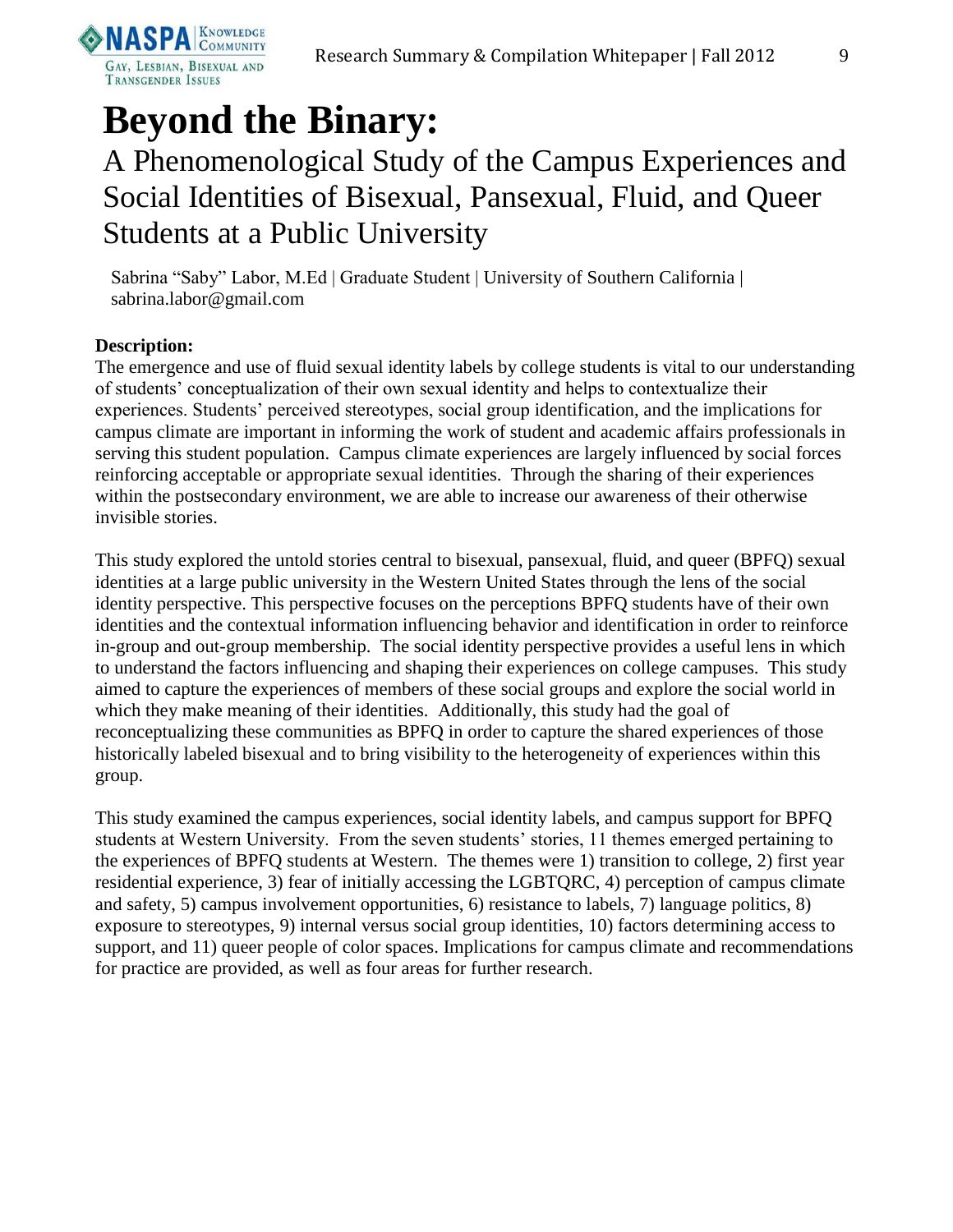## **Family Acceptance, Internalized Sexual Stigma and Substance Abuse in Sexual Minority Males**

Robert Abel, Jr., M.Ed | Ph.D Candidate | Northcentral University | robertabeljr@gmail.com

Sexual minority individuals often experience various types of victimization associated with negative health outcomes. While research regarding issues related to sexual minorities has been mixed, it identifies the stressors associated with an individual's sexual minority status. Research has found that sexual minority males experience significant challenges with regards to their sexual orientation, putting them at higher risk for issues related to family acceptance, difficulties in coping with the result of disclosing their sexual orientation to others, and negative health outcomes, such as substance abuse. This research study utilized the Minority Stress Model (MSM), which has been applied to racial/ethnic minority and lesbian, gay, bisexual, and transgendered (LGBT) populations, in addressing stress as an external event for those unable to successfully cope. However, the MSM fails to address the issue of perceived family acceptance (PFA), which was found to play an important role in coming to terms with one's sexual orientation and on an individual's ability to cope with stress related to their sexual minority status. This research study investigated the relationship between perceived family acceptance*,* internalized sexual stigma (ISS)*,* and substance abuse (SA) in a sample of 151 gay and 26 bisexual men 18-25.

The current study indicated that in the presence of PFA, ISS and SA in sexual minorities were reduced. In a series of OLS regressions, the three variables (PFA, ISS and SA) were analyzed and perceived family acceptance was found to have a significant relationship to substance abuse in gay men, *F* (1, 149) = 9.19, *p* = .003 and bisexual men *F* (1, 23) = 5.99, *p* = .022. However, a fourth regression showed that internalized sexual stigma was no longer a significant predictor of substance abuse,  $B = -0.003$ ,  $p = .110$  in the presence of perceived family acceptance supporting the mediation in this sample; while no significant mediation effect could be found in the sample of bisexual males. These findings suggest the need for further research of whether family acceptance mediates the relationship between internalized sexual stigma and substance abuse in this population.

The Minority Stress Model (MSM) which proposes that stigma, prejudice, and discrimination contribute to psychological stress that can lead to negative health outcomes (Meyer, 2003), also presents support for the inclusion of perceived family acceptance and internalized sexual stigma as chronic stressors in a sexual minority's life (Meyer, 1995, 2003; Kelleher, 2009). It is due to these chronic stressors that negative attitudes and non-acceptance of minority groups have been seen to have an effect on the health outcomes of individuals (Mustanski, Garofalo & Emerson, 2010).

The results of this study are both interesting and intriguing. The results of the bivariate correlations were found to be contrary to the initial hypothesis, but provide support for mediation in the sample of gay males. The bivariate correlations for gay males show a negative correlation between internalized sexual stigma and substance abuse  $(r = -.19, p = .020)$ , suggesting that as internalized sexual stigma increased, substance abuse tended to decrease. The data suggests that an individual with increased ISS will have a decrease in substance abuse; this could be due to the fact that sexual minority individuals may already have negative beliefs toward themself (Herek, 2009) and therefore using various substances to cope with the stress that comes with being identified as a sexual minority was not necessary because they were masking the pain with substances. Another plausible explanation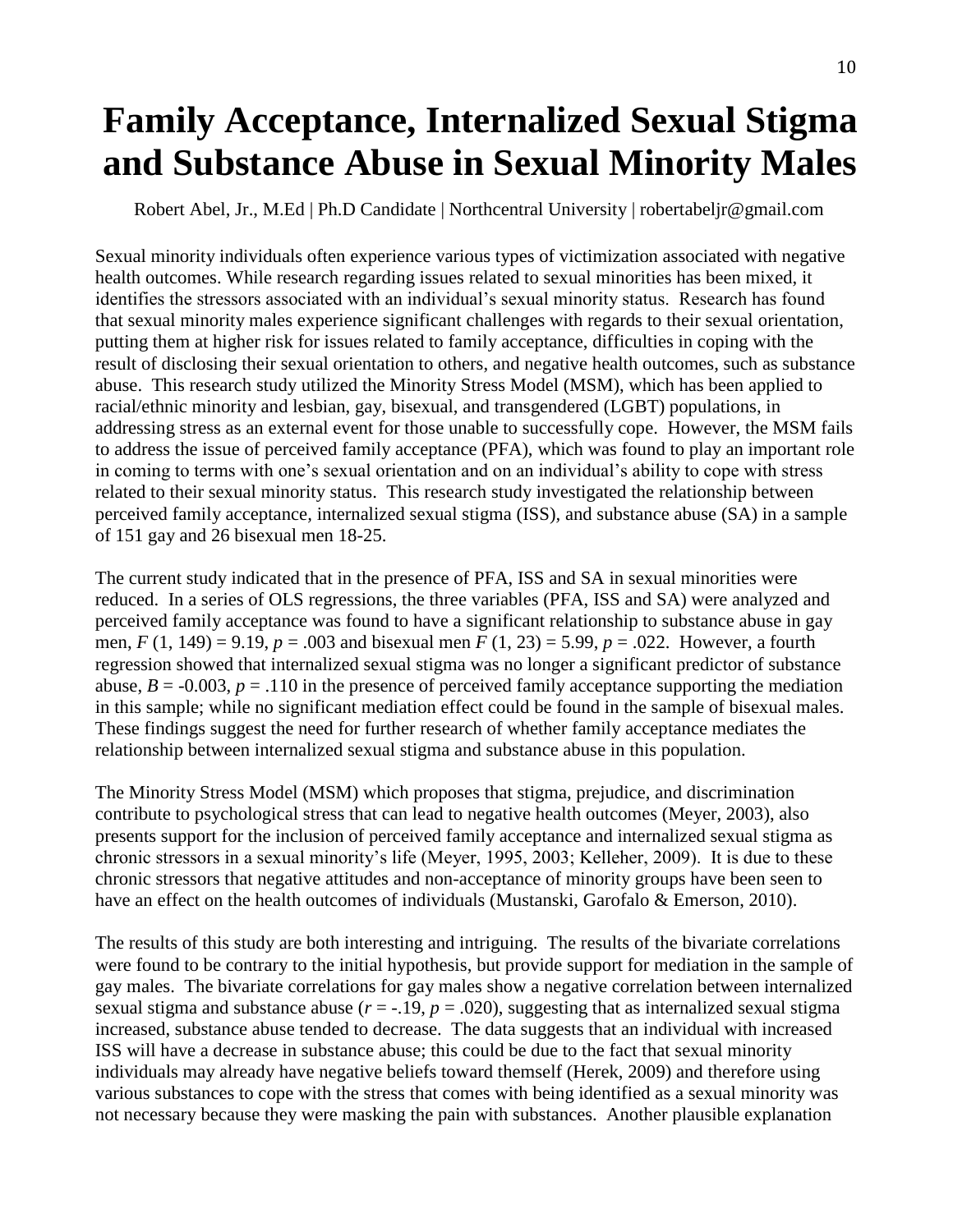

for this finding may be that since the sample population was affiliated with LGBT organizations, ISS could still contribute to the stress of the sexual minority individual; however, the involvement with the LGBT organization could reduce the need to self-medicate to cope, due to the ability to interact with others dealing with stress associated with their sexual identity (Amadio & Chung, 2004).

The bisexual participants had a similar correlation coefficient and direction as the gay participants showing an insignificant negative correlation between internalized sexual stigma and substance abuse  $(r = -0.31, p = 0.119)$ . The findings here suggest that further research in the area of bisexuality is needed to better understand the effects on a bisexual individual's well-being. Research has shown that bisexual individuals often report lower levels of perceived support and tend to hide their sexual identity from others (Sheets & Mohr, 2009), which lends to the low sample size collected for the current study.

Although internalized sexual stigma, if operating below consciousness, has been found to affect health in ways that differ from the current study (Williamson, 2000), the findings are important to understand that there may be other stressors, other than ISS, that contribute to substance abuse. Further research needs to focus on refining the concept and measures of ISS and improving ways in addressing how this concept is used with LGBT individuals.

Further analysis of the research found a significant positive correlation between internalized sexual stigma and perceived family acceptance for both gay ( $r = .28$ ,  $p = .001$ ) and bisexual ( $r = .69$ ,  $p <$ .001) participants, suggesting that as internalized sexual stigma increased, perceived family acceptance also tended to increase. A possible explanation for this is that an LGBT individual may identify with a "family of choice" (Cahill, Ellen and Tobias, 2002) when they are rejected by their families of origin because of their sexual orientation. A family of choice is accepting of the individual, which would increase PFA, while at the same time increase ISS because of the rejection they have encountered with their family of origin, as identified in the current study as the individual's parents.

This study finds that there was a significant negative correlation between perceived family acceptance and substance abuse for both gay  $(r = -.24, p = .003)$  and bisexual  $(r = -.46, p = .022)$ participants, suggesting that as perceived family acceptance increased, substance abuse tended to decrease. The correlation provides support that regardless of sexual identity, if gay and bisexual individuals perceive family acceptance, an individual is able address the stressors associated with identifying as a sexual minority and do not need to turn to substances to cope. This is in line with previous research that suggests disclosure to parents has been associated with reduced alcohol abuse (Stall et al., 2001) and supports the hypothesis presented in the current study.

Although previous research provides that social support was found to be a mediator (Kertzner, Meyer, Frost, & Stirratt, 2009) and moderator (Spencer & Patrick, 2009) in the relationship between sexual stigma and an individual's well-being, the current study provides support for including perceived family acceptance as a mediator to negative health outcomes of sexual minority individuals, such as ISS and SA.

The findings of this study should demonstrate that perceived family acceptance mediates the relationship between internalized sexual stigma and substance abuse among gay males 18-25; while perceived family acceptance mediates the relationship between internalized sexual stigma and substance abuse among bisexual males 18-25 was not supported. It is still unknown if the result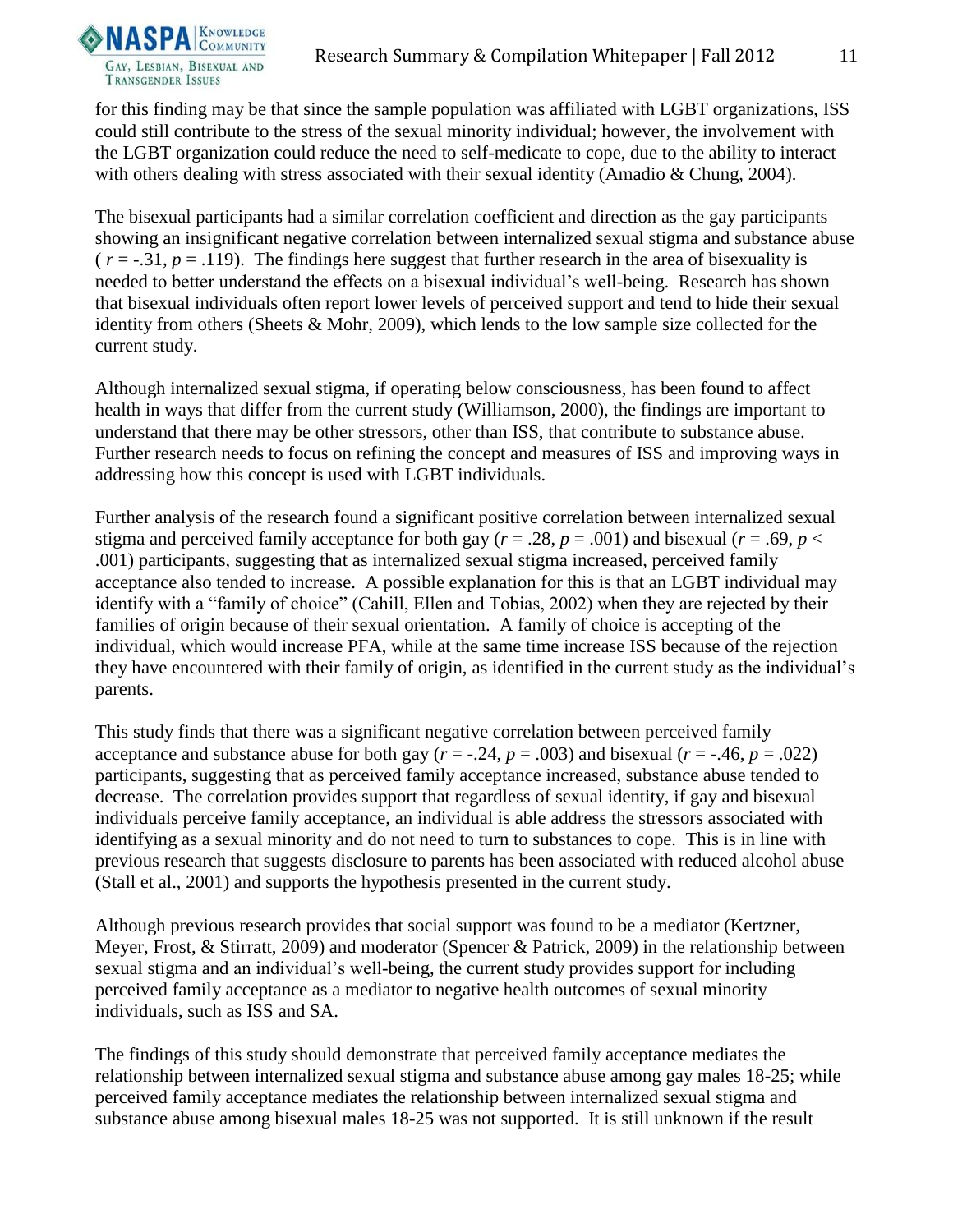would differ for bisexual participants if there was a larger sample size. The results from this study will contribute to the understanding of the impact rejecting reactions to sexual orientation and gender expression has on LGBT health. In addition, it will provide guidance to professionals working with LGBT populations in the development of effective services for LGBT individuals and understand why individuals from socially stigmatized groups might not respond favorably to conventional treatment or leave treatment prematurely.

#### **References**

- Amadio, D. M. & Chung, Y.B. (2004). Internalized homophobia and substance abuse among lesbian, gay, and bisexual persons. Journal of Gay & Lesbian Social Services, 17, 83-100. doi:10.1300/J041v17n01\_06
- Cahill, S., Ellen, M., and Tobias, S. (2002). Family policy: Issues affecting gay, lesbian, bisexual and transgender families. New York: The National Gay and Lesbian Task Force Policy Institute. Retrieved from: http://www.thetaskforce.org/downloads/reports/reports/FamilyPolicy.pdf.
- Herek, G.M., Gillis, J.R., & Cogan, J.C. (2009). Internalized stigma among sexual minority adults: Insights from a social psychological perspective. Journal of Counseling Psychology, 56, 32- 43. doi:10.1037/a004672
- Kelleher, C. (2009). Minority stress and health: Implications for lesbian, gay, bisexual, transgender, and questioning (LGBTQ) young people. Counselling Psychology Quarterly, 22(4), 373-379. doi:10.1080/09515070903334995
- Meyer, I.H. (1995). Minority stress and mental health in gay men. Journal of Health and Social Behavior, 36 (1), 38-56.
- Meyer, I.H. (2003). Prejudice, social stress, and mental health in lesbian, gay, and bisexual populations: Issues and research evidence. Psychological Bulletin, 129. doi:10.1037/0033- 2909.129.5.674
- Mustanski, B. S., Garofalo, R., & Emerson, E. M. (2010). Mental health disorders, psychological distress, and suicidality in a diverse sample of lesbian, gay, bisexual, and transgender youths. American Journal Of Public Health, 100(12), 2426-2432. doi:10.2105/AJPH.2009.178319
- Ryan, C., Huebner, D., Diaz, R.M., & Sanchez, J. (2009). Family rejection as a predictor of negative outcomes in white and Latino lesbian, gay and bisexual young adults. Pediatrics, 123, 346- 352.
- Sheets, R. L. J., & Mohr, J. J. (2009). Perceived social support from friends and family and psychosocial functioning in bisexual young adult college students. Journal of Counseling Psychology, 56(1), 152-163. doi:10.1037/0022-0167.56.1.152
- Spencer, S.M., & Patrick, J.H. (2009). Social support and personal mastery as protective resources during emerging adulthood. Journal of Adult Development, 16(4). doi:10.1007/s10804-009- 9064-0.
- Stall, R., Paul, J.P., Greenwood, G., Pollak, L.M., Bein, E. (2001). Alcohol use, drug use and alcoholrelated problems among men who have sex with men: The urban men's health study. Addiction 96, 1598-1601.
- Williamson, I.R. (2000). Internalized homophobia and health issues affecting lesbians and gay men. Health Education Research: Theory & Practice, 15, 97-107. Retrieved from http://her.oxfordjournals.org/cgi/content/full/15/1/97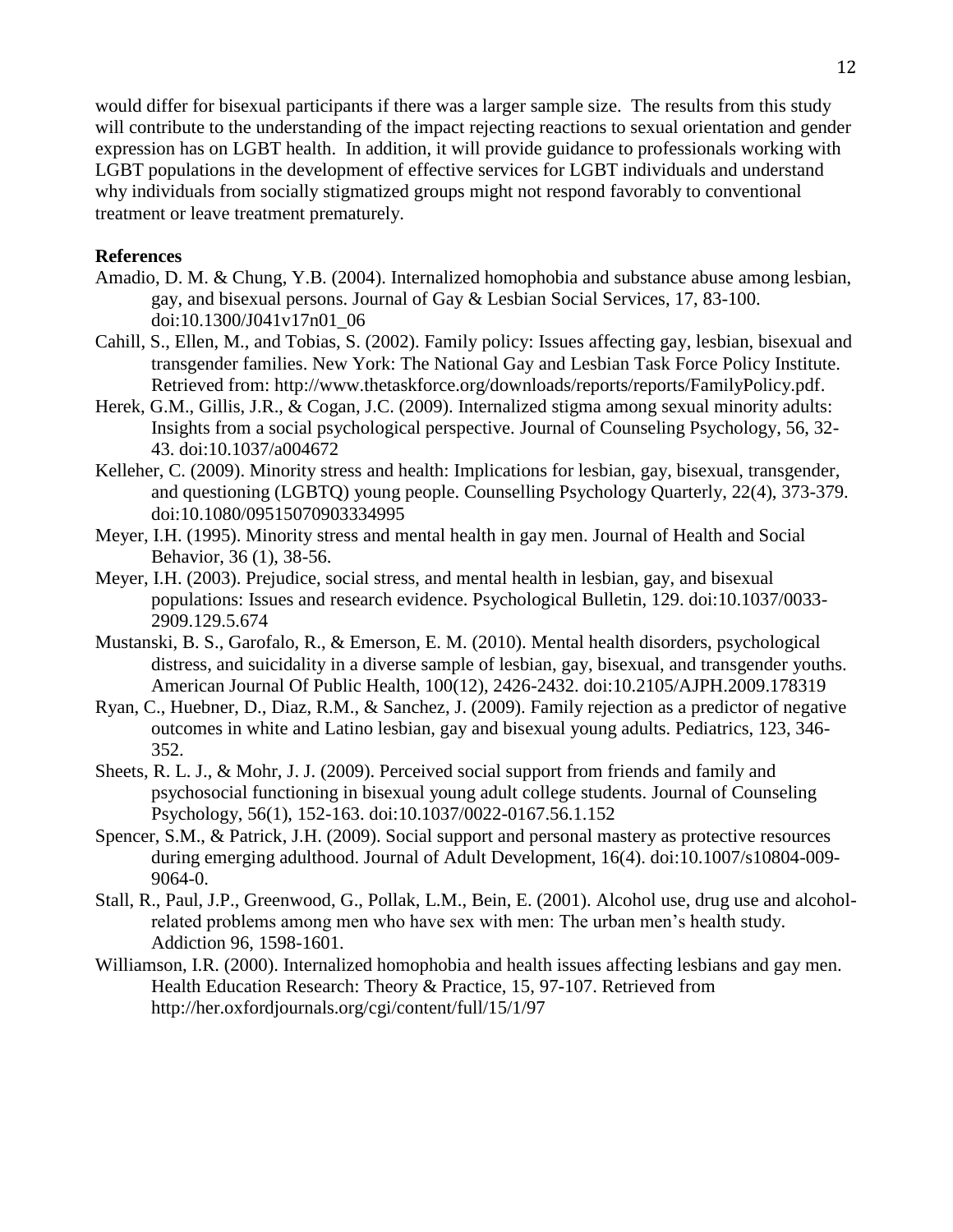

## **Out in Admissions:**  Creating Positive Campus Climates Through Inclusive Admissions Practices

Alicia Ferrell | Residence Director | Salem State University | aferrell@salemstate.edu

Historically underrepresented student enrollment in U. S. higher education grew more than 100% at both two- and four-year institutions between 1981 and 2001. To best support this change many higher education institutions have strategically planned to create inclusive campus communities (Komives & Woodard Jr., 2003). Higher education institutions have the difficult task of diversifying the types of "minoritized" students that are welcomed onto campus. Students are entering higher education with a deeper sense of self and identity. Students' identity development most often happens during their undergraduate experience (Komives & Woodard, Jr.); however, lesbian, gay, bisexual, transgender, queer, questioning and intersex identified students are entering higher education with a better understanding and awareness of their identity (Denizet-Lewis, 2009). It is important that student affairs educators take steps that are proactive in creating an inclusive climate for these students.

The findings of an exploratory qualitative study of pansexual, queer, and gender queer identified student's transitions to higher education are summarized in this article. A grounded theory approach was employed. Two prominent themes emerged from the data analysis: 1) conscious awareness of identity development; and 2) positive experiences with transition to college and campus climate.

Five full-time traditional-aged undergraduate students consented to participate in the study. Participants included three queer students, one genderqueer/pansexual student, and one female/pansexual student. To further protect the participants anonymity pseudonyms were assigned. Each participant was out prior to enrolling at MSU. Participants included one first year student, one sophomore, two juniors, and one senior. Protocol questions asked participants about their experiences during the admissions process and their transitions to higher education. Questions and prompts included: To what degree are you out on campus? To what degree did you incorporate your LGBTQQI identity in your college search and application process? As a student who identifies within the LGBTQQI community, what is your experiences on campus with residential housing, campus programming, and in the classroom.

#### **Findings**

#### Theme 1: Conscious Awareness Identity Development

The first theme to emerge was "a level of conscious awareness" among the participants in regards to their identity development and needs during the college search process. Participants understood the queer identities that they held during their college search which prompted them to consider and integrate their identities to varying degrees. Kaden spoke about gender identity or sexuality within the college search/application process, "I grew up in a small town so I wanted to go to a college that was really affirming… every college that I applied to had to be queer-friendly in some way, whether they had LGBT centers or clubs, MSU had the most prominent one."

Theme 2: Positive Campus Climate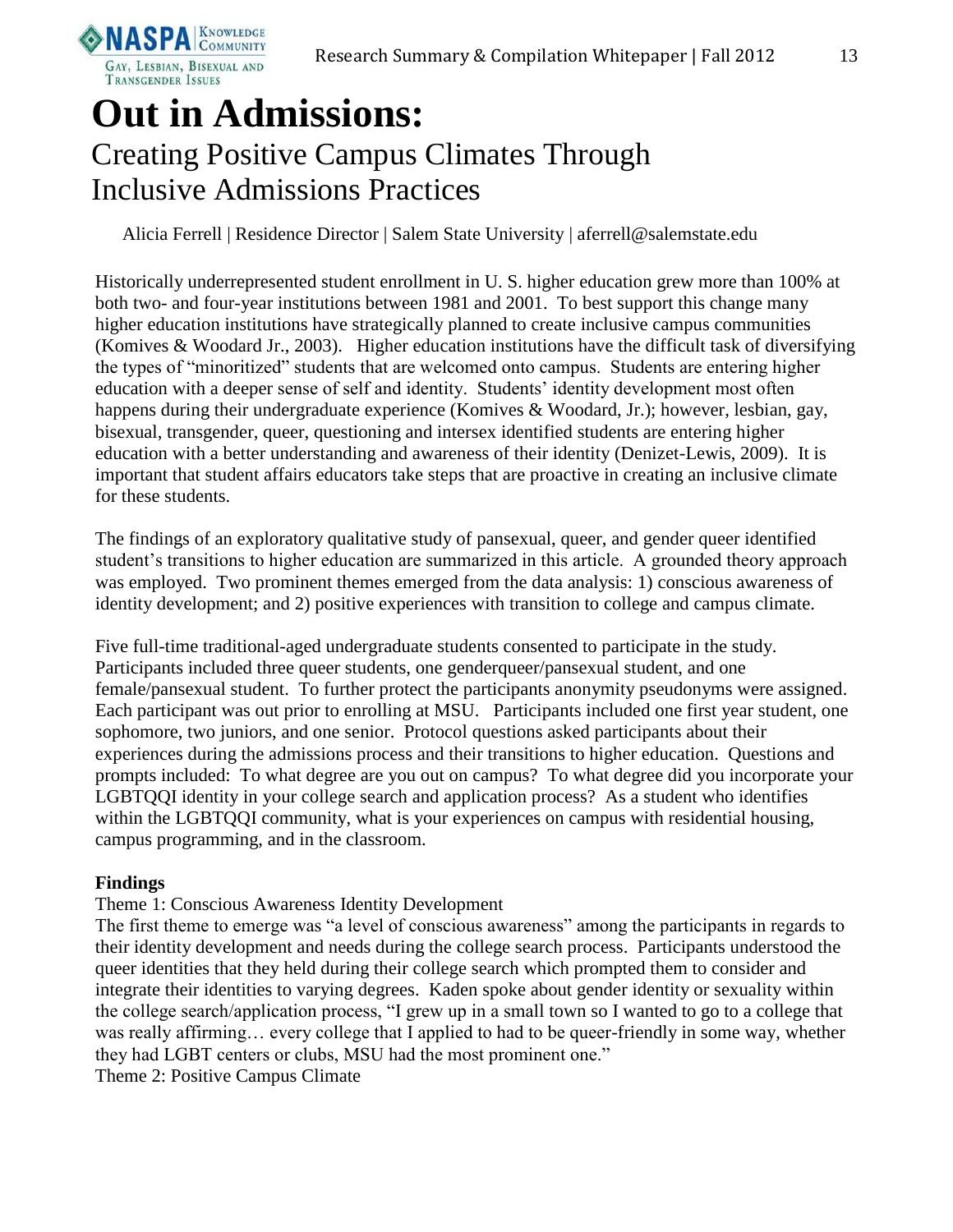The second theme to emerge was the participants experienced a positive campus climate. Examples of MSU's inclusive climate included their experiences with classroom experiences, housing options, and campus programming.

Participants had positive experiences in the classroom. They shared how professors integrated queer issues into the curriculum and were sensitive to LGBTQQI issues. Jayce said: I officially changed my preferred name and pronoun on campus which I used for all of my classes and I had a professor that with whom I had a class earlier when I had a different pronoun and name; that professor was able to make the switch seamlessly and even said a few words to me to give me their support. This was really great.

#### *Housing*

Most participants live or had lived within LGBTQQI theme housing and described it as an important part of their MSU experience. Kaden spoke to their experiences within the residence hall: For the past two years I've lived in a program in a living and learning community called Blurred-Lines and it has been super queer-friendly and the majority of the people I live with are queer, so it's a nice little safe house. It's nice to be able to hang out and talk. It's home.

#### *Programming and Campus Events*

Programming and events on campus served as an integral part of each participant's campus experience. Though mostly involved with LGBTQQI specific campus events, participants considered the campus-wide programming inclusive.

Jamie, a pansexual identified senior education major described her participation in the first-year orientation program, "Orientation really re-affirmed why I came to MSU. My orientation leader identified as queer and the keynote speaker spoke about queer issues…we talked for an hour about the spectrum of sexuality and gender identity

#### **Discussion**

The findings from this study diverge from previous studies (Campus Pride, 2010; Rankin, 2003) on campus climate assessments. Findings from this study revealed the participants had mostly positive experiences at MSU, including inclusive programming, classroom experiences which diverged from both the Rankin (2003) student as well as the Campus Pride (2010) study. Because of MSU's inclusive institutional policies, curricular and co-curricular programming, and housing options, participants' experiences and perceptions of campus climate were affirming.

Astin's 1984 theory of involvement, which refers to the "amount of physical and psychological energy that the student devotes to the academic experience" (p. 31) states the more a student is involved in their collegiate experience, the more successful they will become (as cited in Evans et al., 2010). The Rankin study (2010) discussed the importance of LGBTQQI student involvement on campus and that it directly correlates to positive identity development. There are several ways that students can become involved in their campus community. These suggested best practices include: theme and gender-neutral housing options, inclusive institutional policies and commitment, and curricular and co-curricular education, which are all available at MSU. The aforementioned initiatives not only increase visibility on campus but also provide for recognition, affirmation, and treatment of LGBTTQI identified people. When students are more aware of the inclusive nature of an institution, they are more likely to attend that institution (Einhaus, Viento, & Croteau, 2004).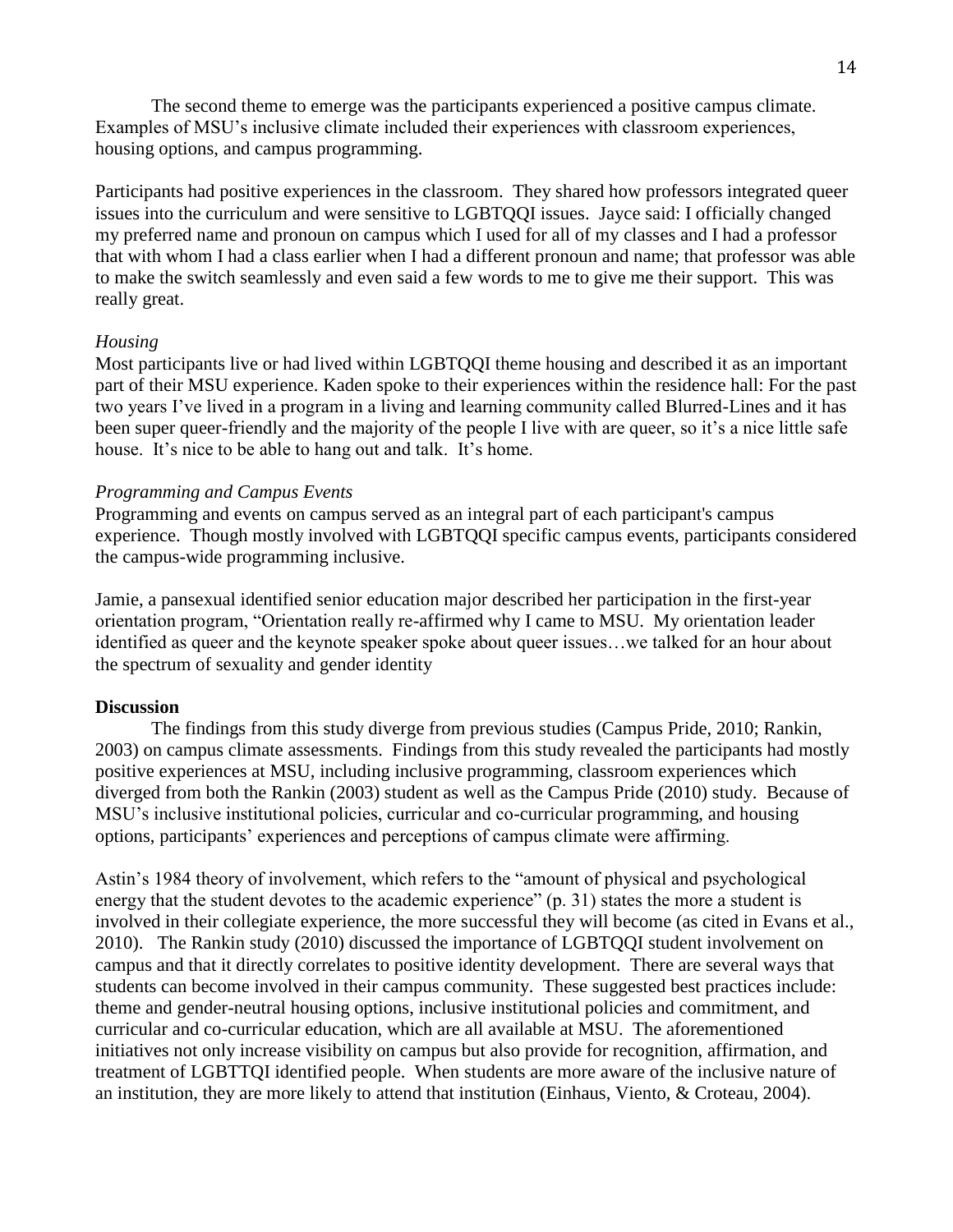

While marketing and the institution's admissions office plays a pivotal role in outreach to students, cultural capital assists students in determining if an institution's climate is inclusive (Einhaus et al.).

#### **Conclusion**

As students navigate the college search process and enroll in college with a greater awareness of the identities they possess, they will inherently have a greater awareness of what to look for during that search. LGBTQQI visibility is growing in both positive and negative ways within high schools throughout the nation (Einhaus et al., 2004). Despite the increased presence of gay-straight alliances in U. S. high schools, recent suicides within the LGBTQQI community provide opportunities for advocates to advance awareness and create an inclusive paradigm shift among all student populations (Einhaus, et al.).

Student affairs practitioners are responsible for creating inclusive practices on campus as well as assessing the needs of incoming students. All student populations are continuously growing and changing due to social awareness, societal influence, and generational trends (Komives & Woodard, Jr., 2003). Student development models and theories should be utilized to help practitioners engage students in meaningful conversations around the hetero-normativity and sexism that exists within higher education institutions. While it is important to acknowledge initiatives that make campus climates more inclusive, student affairs professionals must understand that significant work remains to ensure campus environments are inclusive.

#### **References**

*Campus Pride*. (2010). Retrieved from http://www.campuspride.org/aboutus.asp

Denizet-Lewis, B. (2009, September 27). Coming out in middle school. *The New York Times*, Retrieved from

http://www.nytimes.com/2009/09/27/magazine/27outt.html?\_r=1&pagewanted=print

- Einhaus, C., Viento, W., & Croteau, J. (2004). Admissions comes out: Recruiting lesbian, bisexual, gay, and transgender students. *College and University Journal, 80*(2), 11-17
- Evans, N., Forney, D., Guido, F., Patton, L., & Renn, K. (2010). *Student development in college*. San Francisco, CA: Jossey-Bass
- Komivies, S. R., & Woodard, Jr., D. B. (2003). *Student Services*. (Vol. 4). San Francisco, CA: Jossey-Bass.
- Rankin, S. (2005). Campus climates for sexual minorities. *New Directions for Institutional Research*, *111*, 17-23.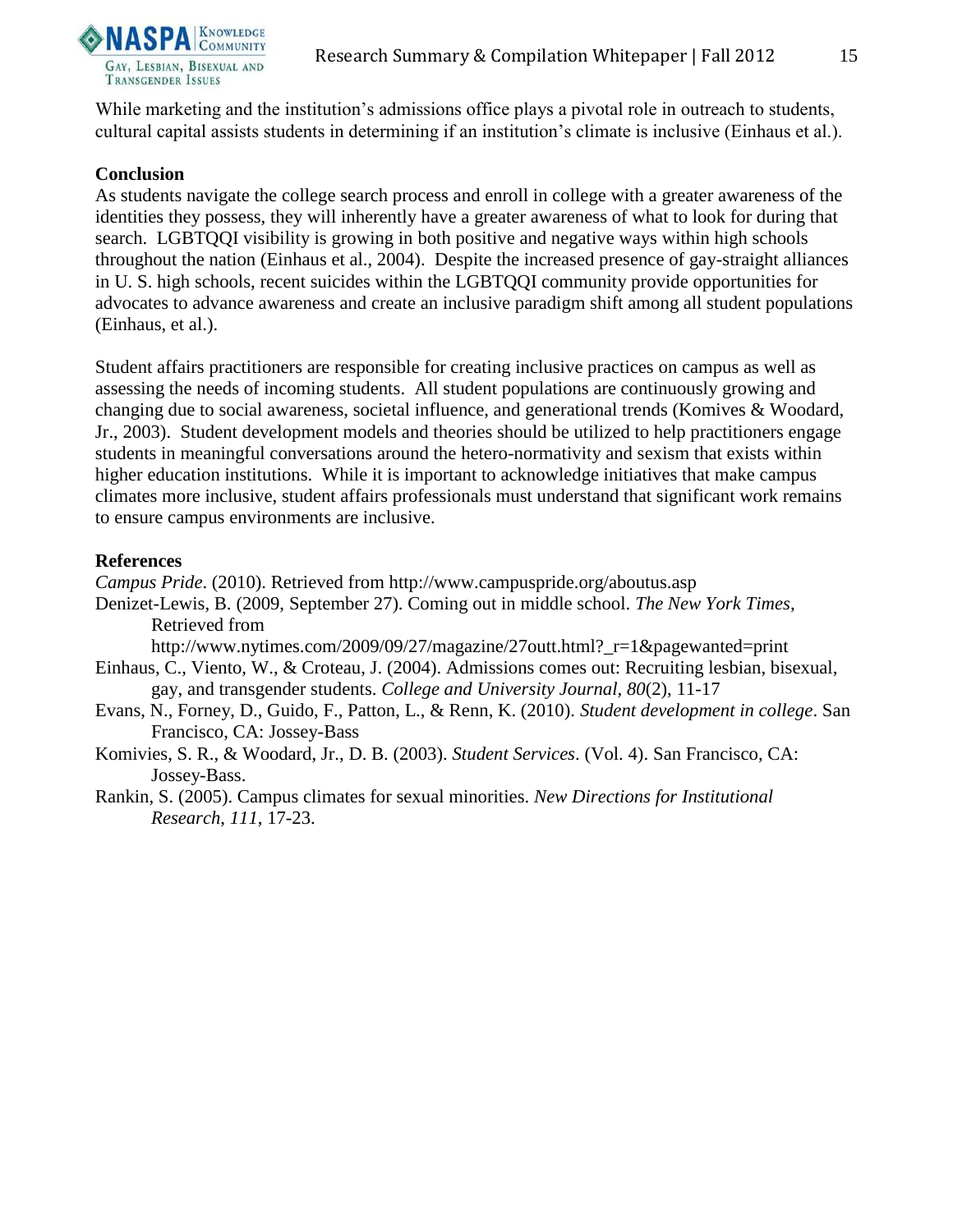# **Lesbian, Gay, Bisexual, Transgender, and Queer Student Experiences of Sexual Violence**

**in Boston Area Higher Education** Sara Carrigan Wooten| Ph.D. Candidate | Louisiana State University | swoote1@lsu.edu

#### **Purpose:**

To investigate the rape and sexual assault experienced by lesbian, gay, bisexual, transgender, and queer students in Boston-area higher education institutions.

#### **Study sample:**

186 self-identified LGBTQ current and former students of Boston area higher education institutions

#### **Methods:**

Online questionnaire with opportunities for telephone interviews and narrative submissions.

#### **Quantitative results:**

*Results by Demographic Information*.

- Average age  $= 22.6$  years
- 69% middle to upper-middle class
- 72% White/Caucasian
- Freshman and seniors were two largest reporting groups

#### *Results by Sexual Violence Information*.

- 48% experienced unwanted sexual contact while in college
- 1 out of 23 experienced at least one rape
- 1 out of 5 experienced at least one sexual assault
- 28% felt their gender identity and/or sexual orientation was a factor in their rape or sexual assault
- 40% stated their academic performance suffered as a result of their rape or sexual assault
- 13% of those who experienced a sexual assault were students of color
- Boyfriends and fellow-student acquaintances were largest perpetrators of rape
- Friends and strangers were largest perpetrators of sexual assault

#### **Qualitative responses:**

Given the still-tempestuous political and social nature of LGBTQ rights issues both on and off campus, I began the Boston study in 2011 expecting students to respond that they were fearful of reporting their assaults due to their sexual orientation and/or gender identity, which made them less than ideal victims and could provoke negative, prejudicial, and discriminatory responses from officials. Instead, students repeatedly described a wide number of internalized rape myths in support of their decision to not report. Respondents answered that they were "ashamed and confused" and "[didn't want] to look weak" as a result of their rape or sexual assault (Respondent #58, #85). The feelings of shame, guilt, and weakness that often accompany survivors of sexual violence reflect long-standing notions of victim responsibility for rape and sexual assault. Such notions directly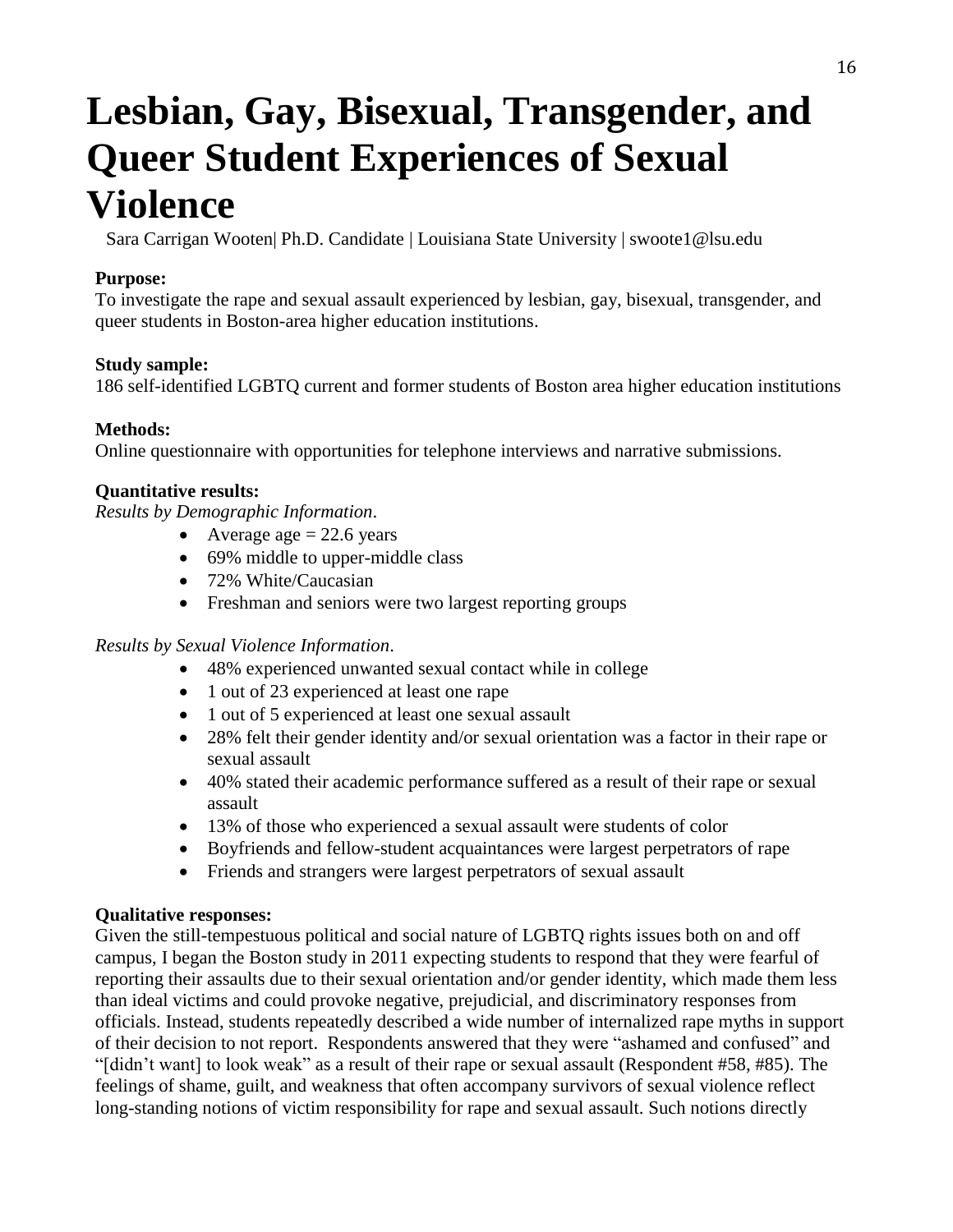

impact the willingness of survivors to report their assaults, as indicated by respondent #189's assertion that they "felt … at fault at the time" of their sexual assault. Respondent #234 stated that they learned to "not put myself in compromising situations." Respondent #175 takes this notion one step further, stating, "It occurred in a setting where physical contact is frequent, most people are intoxicated and therefore sexual assault can be expected to occur in some way and at some point."

#### *LGBTQ credibility*

 $\overline{a}$ 

In addition to the rape myths that they used to make sense of their experiences with sexual violence, participants also voiced concerns and experiences particular to LGBTQ identities. One respondent answered that she did not report her rape in part because of "Not wanting to have to explain what I was doing in that situation (alone drunk with a man) when I had a public reputation as a lesbian," (Respondent #85). This participant felt that their credibility as a lesbian would be threatened with the LGBTQ community at their campus, highlighting the extreme heterosexism that accompanies present understandings of sexual violence in higher education. This response also indicates the challenges of identity politics for LGBTQ student communities, including self-policing and concerns about the validity of one's sexuality.

*Heterosexist approaches to sexual violence prevention education* LGBTQ indicated that their institutions often implemented support measures aimed at addressing sexual violence against cisgender, heterosexual women. This is consistent with the prevailing approach to sexual violence crisis intervention undertaken by most higher education institutions; support services for cisgender, heterosexual women are prioritized and publicized<sup>1</sup>, while specific resources for LGBTQ students are not widely known, if they exist at all. One of many consequences of this approach is that LGBTQ students may feel that the support services available for sexual violence crisis intervention are exclusively for cisgender, heterosexual women, leading them to not seek help or report their own assaults.

#### *Confusion for LGBTQ students about sexual violence*

Another severe consequence of this heterosexist discourse is the lack of basic sexual health information for LGBTQ students, who in turn may not be able to identify if they have experienced sexual violence. This silence reverberates within LGBTQ student communities, who may not have adequate language or information in which to discuss rape or sexual assault. This lack of adequate conversation amongst LGBTQ students about sexual violence was highlighted in the openended responses of participants:

### **Table 1. Perpetrator Occurrence**

| by Sexual Assault          |    |
|----------------------------|----|
| Perpetrator                | n  |
| Girlfriend                 | 3  |
| Boyfriend                  | 14 |
| Wife                       |    |
| Husband                    |    |
| Friend (fellow student)    | 20 |
| Friend (non student)       | 5  |
| Date (fellow student)      | 4  |
| Acquaintance (student)     | 8  |
| Acquaintance (non student) | 6  |
| Stranger                   | 17 |
| Teacher                    |    |
| School administrator       |    |
| Other                      | 2  |
| Total                      | 79 |

### **Table 2. Perpetrator Occurrence**

| by Rape                    |    |
|----------------------------|----|
| <b>Perpetrator</b>         | n  |
| Girlfriend                 | 1  |
| Boyfriend                  | 2  |
| Wife                       |    |
| Husband                    |    |
| Friend (fellow student)    | 1  |
| Friend (non student)       |    |
| Date (fellow student)      | 1  |
| Date (non student)         | 1  |
| Acquaintance (student)     | 3  |
| Acquaintance (non student) | 2  |
| Stranger                   |    |
| Teacher                    |    |
| School administrator       |    |
| Other                      |    |
| Total                      | 11 |

"I feel like there's a lot of confusion amongst all students around rape and sexual assault in LGBTQ contexts, as that isn't what they are used to (the stereotype of always, and uniquely,

<sup>&</sup>lt;sup>1</sup> This is not to suggest that all heterosexual women in higher education are aware of the available resources for them in the aftermath of sexual violence or that all higher education institutions effectively publicize those resources.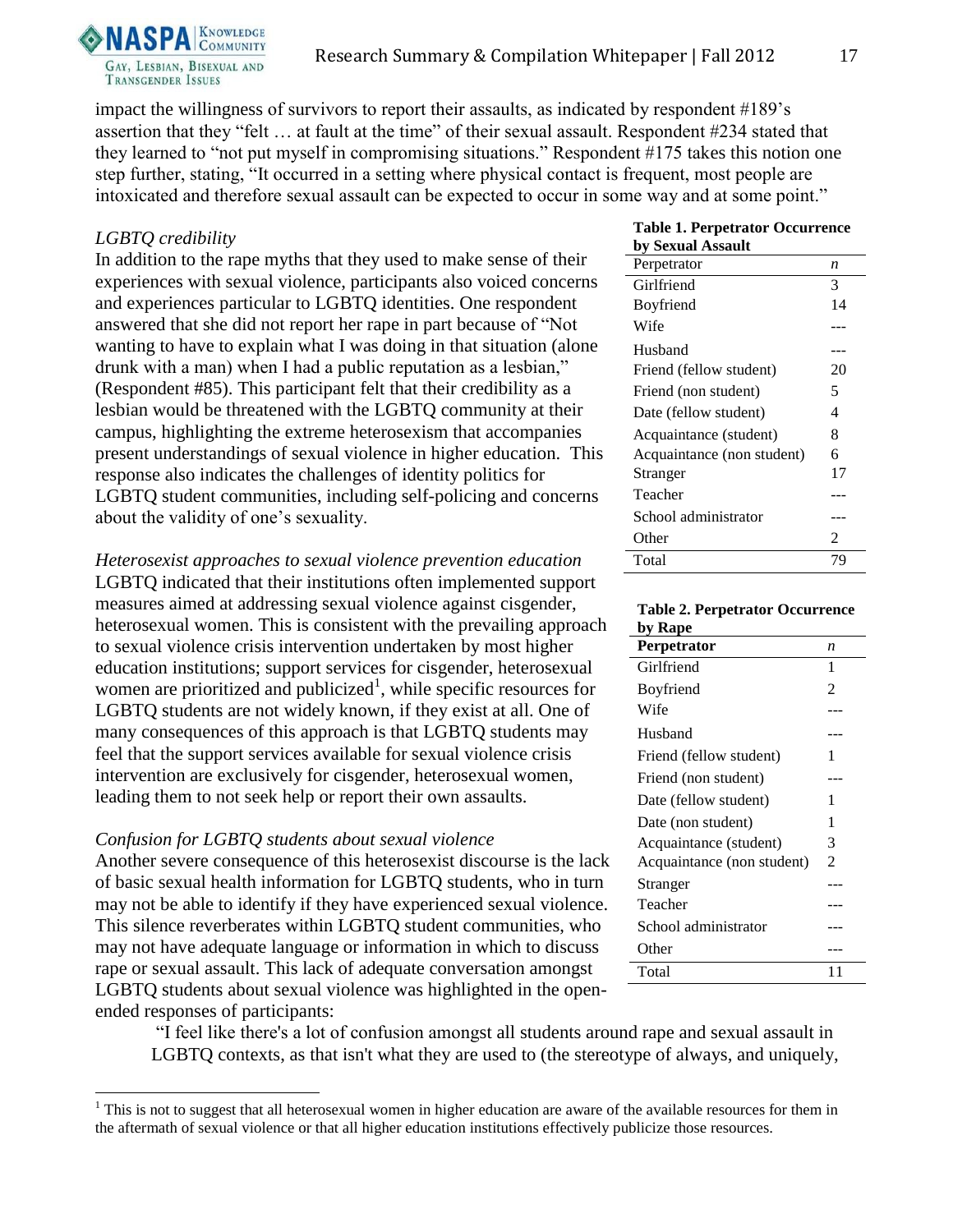male-bodied on female-bodied). There's a lot of unwanted sexual attention that is brushed aside especially in the gay male community, lots of aggressiveness goes unchecked because it's perceived to be inherent to the community." (Respondent #67)

The respondent asserts that heterosexism is what guides present understandings of what rape and sexual assault are, which leads to confusion and miseducation for LGBTQ

students. They also construct masculinity as inherently sexually aggressive, which they suggest is a pervasive quality of gay male culture. While this particular respondent is focused on what they see as the particularities of gay male communities, they nevertheless draw on understandings of men as hyper sexual and aggressive, which reflects dominant ideology about masculinity generally that absolves men of responsibility for sexual violence. This is a set of assumptions and assertions that would be well served by direct educational intervention. The specific issue of sexual violence within gay male communities that this student raises is just one critically important avenue of LGBTQ sexual violence prevention education for higher education institutions.

#### **Discussion:**

The results of this pilot study identified that LGBTQ students in the Boston area are experiencing sexual violence while in college. A number of interventions can be made by higher education administrators as part of a larger effort to disrupt the heterosexism that presently defines sexual violence prevention. The following are a list of possible interventions:

• Develop and implement sexual violence education programs that give specific examples of sexually violent behavior (for both LGBTQ and non-LGBTQ students), rather than relying

|                 |  | Table 3. Unwanted Sexual Contact by |
|-----------------|--|-------------------------------------|
| Gender Identity |  |                                     |

| Gender Ruentity |                             |       |
|-----------------|-----------------------------|-------|
| Gender          | n                           | (% )  |
| Cisgender woman | 52                          | 59.8  |
| Cisgender man   | 22                          | 25.3  |
| Transwoman      |                             | 1.1   |
| Transman        | $\mathcal{D}_{\mathcal{L}}$ | 2.3   |
| Genderqueer     |                             | 8.1   |
| Other           | 3                           | 3.4   |
| Total           | 87                          | 100.0 |

*2 respondents did not provide gender identity*

| <b>Orientation</b> |                  |       |
|--------------------|------------------|-------|
| Sexual             | $\boldsymbol{n}$ | (% )  |
| Orientation        |                  |       |
| Prefer not to      | 1                | 1.1   |
| answer             |                  |       |
| Lesbian            | 19               | 21.3  |
| Gay                | 19               | 21.3  |
| <b>Bisexual</b>    | 18               | 20.2  |
| Heterosexual       |                  |       |
| Asexual            | $\mathfrak{D}$   | 2.3   |
| Queer              | 19               | 21.3  |
| Pansexual          | 7                | 8.0   |
| Other              | 4                | 4.5   |
| Total              | 89               | 100.0 |

| <b>Table 4. Unwanted Sexual Contact by Sexual</b> |  |  |
|---------------------------------------------------|--|--|
| <b>Orientation</b>                                |  |  |

solely on definitions of rape or sexual assault that may seem abstract to students

- Enact recurring campus-wide programming that specifically center on the disruption of rape myths, including those that target LGBTQ populations
- Publicize the availability of student counseling services for sexual violence survivors of all genders and sexual orientations
- Include LGBTQ student representatives in discussions on how to increase student safety on campus
- Ensure that LGBTQ crisis intervention training has been provided to all campus police officials and medical professionals; publicize this training to the student body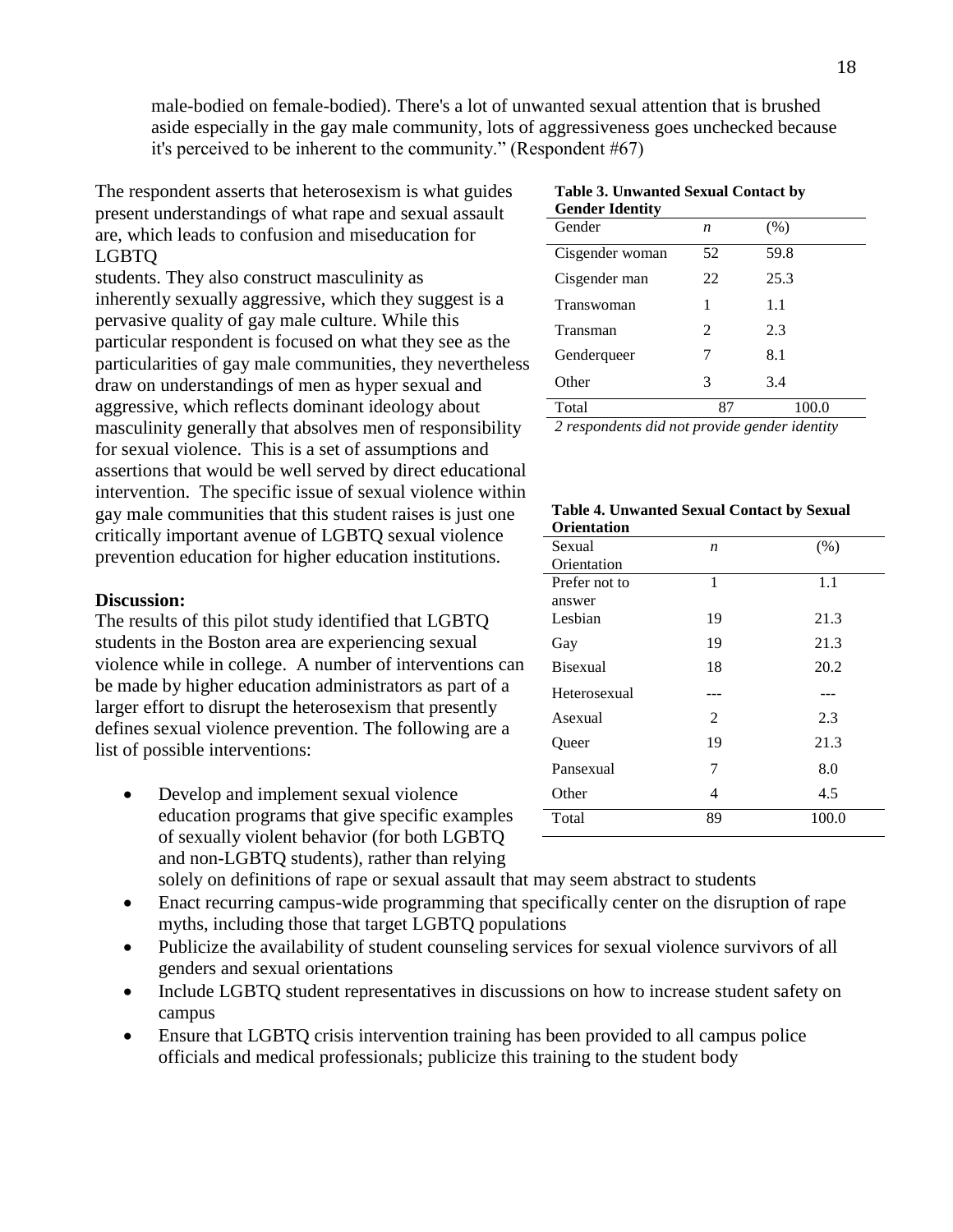

## **Layered Identities:** Campus Climate & Identity Salience for LGBQ Students of Color

Khristian Kemp-DeLisser | Doctoral Student | University of Vermont | kkempdel@uvm.edu

#### **Introduction**

This pilot study provided a qualitative exploration of the perceptions of campus climate of queer students of color offered insight into the ways that seven students negotiate their racial/ethnic and lesbian, gay, bisexual, and queer identities as they navigate campus climate of a Predominantly White Institution (PWI). This research brief provides a summary of five of the study's major findings: the impact of the racial climate on the students' identity salience; the relationship of the label "queer" to describe their identity; the role of visibility of a community to their sense of identity; their ability to advocate for themselves; and the influence of experiences off campus.

Interviews were conducted with seven self-identified LGBQ students attending a mid-sized research institution in the Northeast U.S. (See box for further description of each participant, including their pseudonym and the way they selfidentified their race and sexual orientation.). Despite efforts to recruit a diverse sample, none of the students identified as transgender.

### **Study Participants**

Garcon: 25-year old Gay Central American Latino graduate man

Linde: 22-year old Bisexual Asian-American senior woman

Nadine: 19-year old Pansexual Caribbean Multi-Racial sophomore woman

Reggie: 21-year old Gay Ghanaian Black junior man

Sinath: 22-year old Lesbian African-American senior woman

Simon: 26-year old Gay Asian-American graduate man

Theresa: 23-year old Queer Filipino graduate woman

#### **Major Findings**

#### *Racial Climate*

Students were significantly impacted by the racial climate at the PWI than the climate for the LGBTQ community. Furthermore, the level of discourse on campus around the racial component of climate left little room for other identities.

*"I feel like we spend so much time trying to box people into these [racial] groups that we forget who we're talking about." - Nadine.*

#### *Queer Identity*

The students appreciated the term queer term for the way it bridged or blurred the distinction between fixed identities such as lesbian, gay, bisexual or pan-sexual. However most of them did not apply it to themselves because they thought the word – and the accompanying identity they associated with it – was too politically charged. Activism required a visibility that students thought as people of color they could not afford. They were more likely to label white students as queer because they were activists.

*I use queer as a more inclusive term for lesbian, gay, bisexual and transgender… It's easier to say queer, it's just a more inclusive term for me – Simon*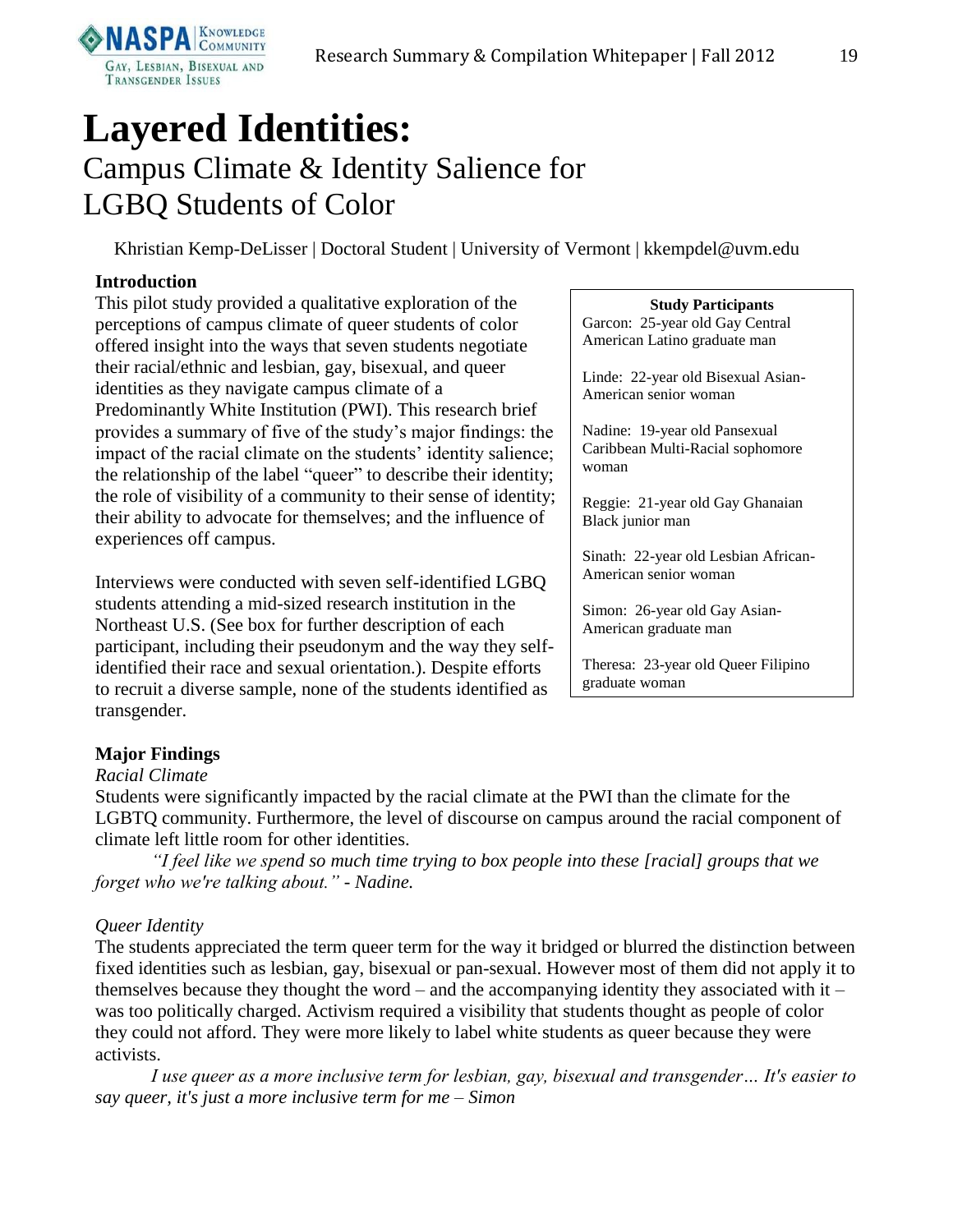*I think of queer as an all-encompassing or umbrella term for the LGBT community, but with the added bonus – with the added identity of activism. – Garcon*

#### *Visibility & Identity Salience*

All of the students in this study placed a high value on the visibility of others who share their identities in order to measure or gauge the safety of their environment. Consequently, they saw their identities as separate and distinct from one another.

*I feel like, separately, for LGBTQ… and people of color, the climate is… people are tolerant. Not necessarily accepting in my experience. So I feel like, to put those two together, I still feel like we're tolerated. You know, like queer people of color exist but that's it. Period. – Theresa*

*I don't see any relationship… I really don't. They're two different identities that are coexisting. Sometimes one is more at the forefront than the other. – Reggie*

#### *Self-Advocacy*

The students' activities and involvement benefited the students' ability to influence the campus climate. Their positions carried influence, which impacted their ability to make a difference. They valued opportunities to learn more about their own identities and those of others through direct dialogue or in the classroom.

*It's nice to know these words and these terms so I can say how I feel and express to other people very important information that I think that everyone should know about. – Nadine*

#### *Off Campus Climate*

One difficulty of assessing the climate particular to campus was the influence of the climate in the off-campus environment. Many students reported encountering the most overt or threatening acts of racism off campus that continued to be triggered by micro-aggressions on campus.

*It happens [off campus] and it affects definitely my performance here because that week, it*  was really hard for me to even be here... Because, like, I hated White people ... I hated White people. *For that week I was mad. – Garcon*

#### **Discussion**

Some of the findings were consistent with existing knowledge of the experience of queer students of color. According to the United States Student Association Foundation (USSAF, 2008), common challenges for LGBQ college students of color include tokenization; lack of recruitment and retention outreach targeting LGBQ people of color; inadequate resources for students of color in LGBQ Resource Centers; and that LGBQ students of color are commonly forced to compromise by choosing one identity over another to navigate homophobia or racism. The USSAF's findings are most unsettling because they are not new. Wall & Washington (1991), for example, first observed LGBQ students of color being forced to prioritize one identity over another more than ten years ago. This phenomenological study sought to add the knowledge about LGBQ students of colors' perceptions of their identity and campus climate at PWIs.

#### **Implications**

These findings suggest the racial climate at PWIs may pose significant challenges for queer students of color to fully synthesize or integrate their dominant identities. Their LGBQ and racial identities were layered, rather than the popular conceptualization of identities as "dual" or "intersectional." Layered seems a more accurate metaphor to capture the students' ability to prioritize, de-prioritize and manage the identities.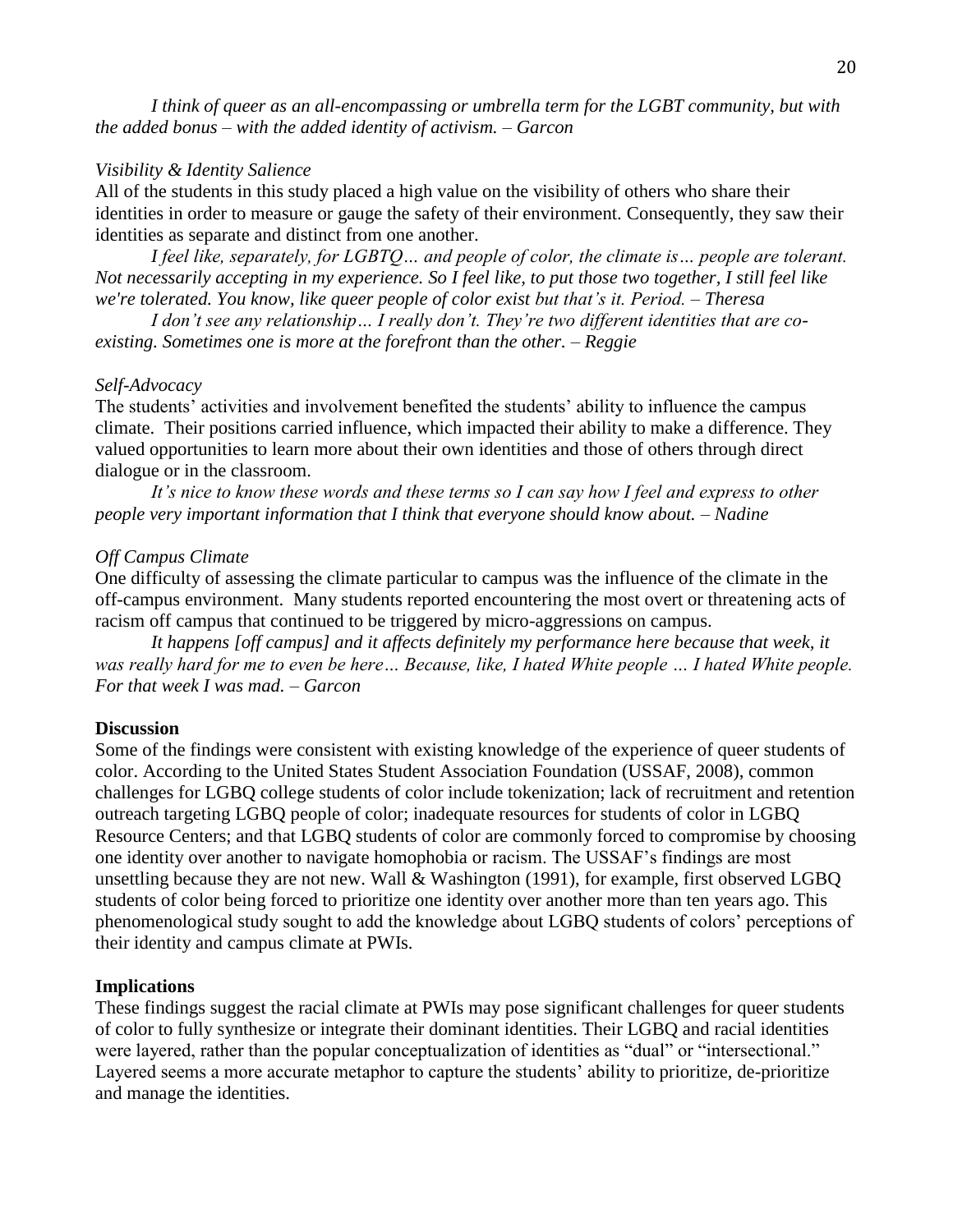

Most of the students prioritized their racial and ethnic identities and struggled to assess the climate for queer students of color, which demonstrated a greater campus culture and system that prevented them from being able to holistically integrate the two identities when they were salient.

All interventions or services crafted to support or challenge students ought to adopt a holistic approach that offers queer students of color an opportunity to imagine a possibility or chance for integration. Multicultural centers and or student organizations that are identity-focused must be wary not to normalize a narrow view of identity and work in intersectional and collaborative ways to showcase the diversity of backgrounds represented in their community.

Researchers and practitioners who study climate at PWIs in particular, will be well served to consider the influence of the off-campus environment and its potential to be an asset or a challenge to creating an inclusive campus.

Finally, the visibility of queer people of color staff and peers who carry their sexual orientation and racial identities equally openly is vitally important to the ability of queer students of color to imagine a campus in which they can be accepted and included.

#### **References**

- U.S. Student Association Foundation. (2008). *Lesbian, gay, bisexual and transgender factsheet: Barriers to higher education.* Retrieved from: http://www.usstudents.org/our-work/lgbtsep/barriers-to-higher-ed.
- Wall, V. A., & Washington, J. (1991). Understanding gay and lesbian students of color. In N. J. Evans & V. A. Wall (Eds.), *Beyond tolerance: Gays, lesbians, and bisexuals on campus* (pp. 67-78). Alexandria, VA: American College Personnel Association.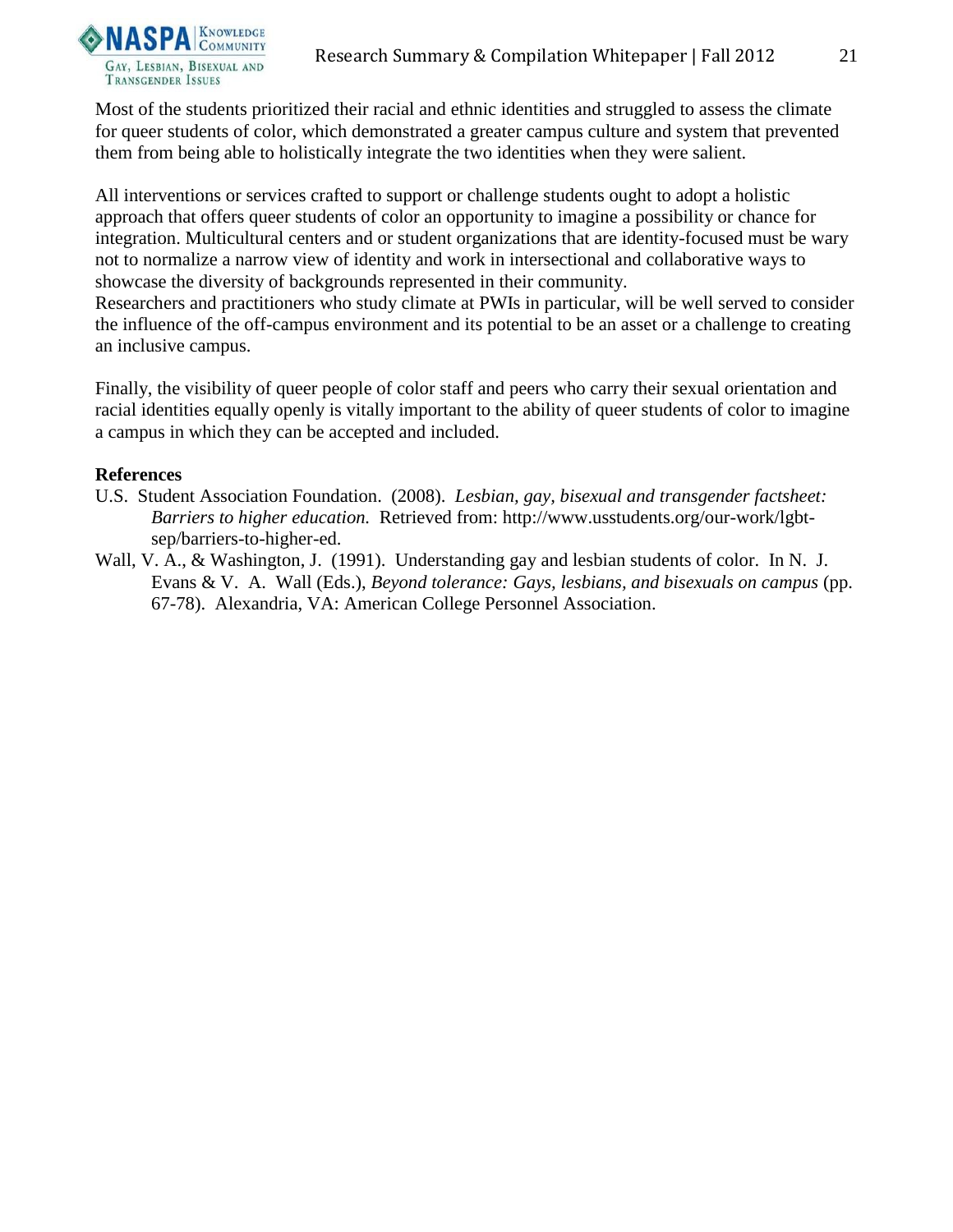# **The Excluded Middle:**

### Supporting Bisexual Students on College Campuses

Christine Dolan | Masters Student | University of Vermont | cvdolan@uvm.edu

Rainbow flags represent equality and community in the Lesbian, Gay, Bisexual, Transgender, Queer, Questioning (LGBTQ) community. The stripes of different colors represent the spectrum of sexual orientation identities, representing the diversity within the LGBTQ community. However, while there is compounded strength in a large group, individual identities are easily lost and undermined for the sake of a common cause.

Often seen as outliers, bisexual people are often discriminated against within the  $LG(B)TO<sup>2</sup>$ communities. Bisexual identity is too often invalidated and seen as a transitory sexual orientation, a form of homosexual denial, a way to embody heterosexual privilege, or as hyper-sexual. These myths perpetuate biphobia, excluding and invalidating bisexual identity. It is imperative that student affairs professionals understand the impact biphobia has on bisexual identity development and leadership development in order to best support students.

#### **Myths**

Hegemonic society enforces a sexual orientation binary, hindering the true understanding that all people cannot be boxed into monosexual categories. This master narrative influences lesbian- and gay-identified individuals to police this sexual dichotomy upon bisexual and all other nonconforming LGBTQ people (Rust, 2000). This forced split sends a clear message that sustains common myths: bisexuality either does not exist at all or is viewed as an unstable condition (Rust, 2000). Zinik (2000) stated directly, "indeed, bisexuality may even appear more threatening than homosexuality since it disrupts the conventional belief that people can be classified into two distinct sexual groups" (p. 57).

The idea of compulsory heterosexuality (Rich, 1980) dictates that people are universally presumed to identify as heterosexual in the absence of any public actions that would imply the contrary. This assumption erases LGBTQ people until they are driven to disclose their true identities or remain closeted. Additionally, Zinik (2000) proposed an untold yet understood "one drop" rule that applies for homosexuality. Therefore, if any action or behavior is perceived to be homosexual in nature, people are assumed to be homosexual, "regardless of the amount of heterosexual experience" (p. 56).

In Rust's (2000) discussion of "The Law of the Excluded Middle," she explained that any homosexual act automatically classifies an individual as lesbian or gay. She went beyond this point to explain that any heterosexual behavior thereafter is considered counterfeit, disallowing for any dual attraction and discounting the full experience of bisexuality. This "law" perpetuates the concept that bisexual people are in denial of their true homosexual identity and sole attraction in the same gender. Zinik (2000) explained that members of heterosexual and lesbian and gay communities view bisexuality as a "failure to adjust to homosexual orientation" (p. 56). This stems from the mentality that sexual orientation exists as a mutually exclusive dichotomy of attraction to two different sexes, denying the possibility or existence of bisexuality.

 $\overline{a}$  $2^{2}$  I enclose the 'B' in parentheses to signify the discrimination and isolation felt by and within the broader LGBTQ community.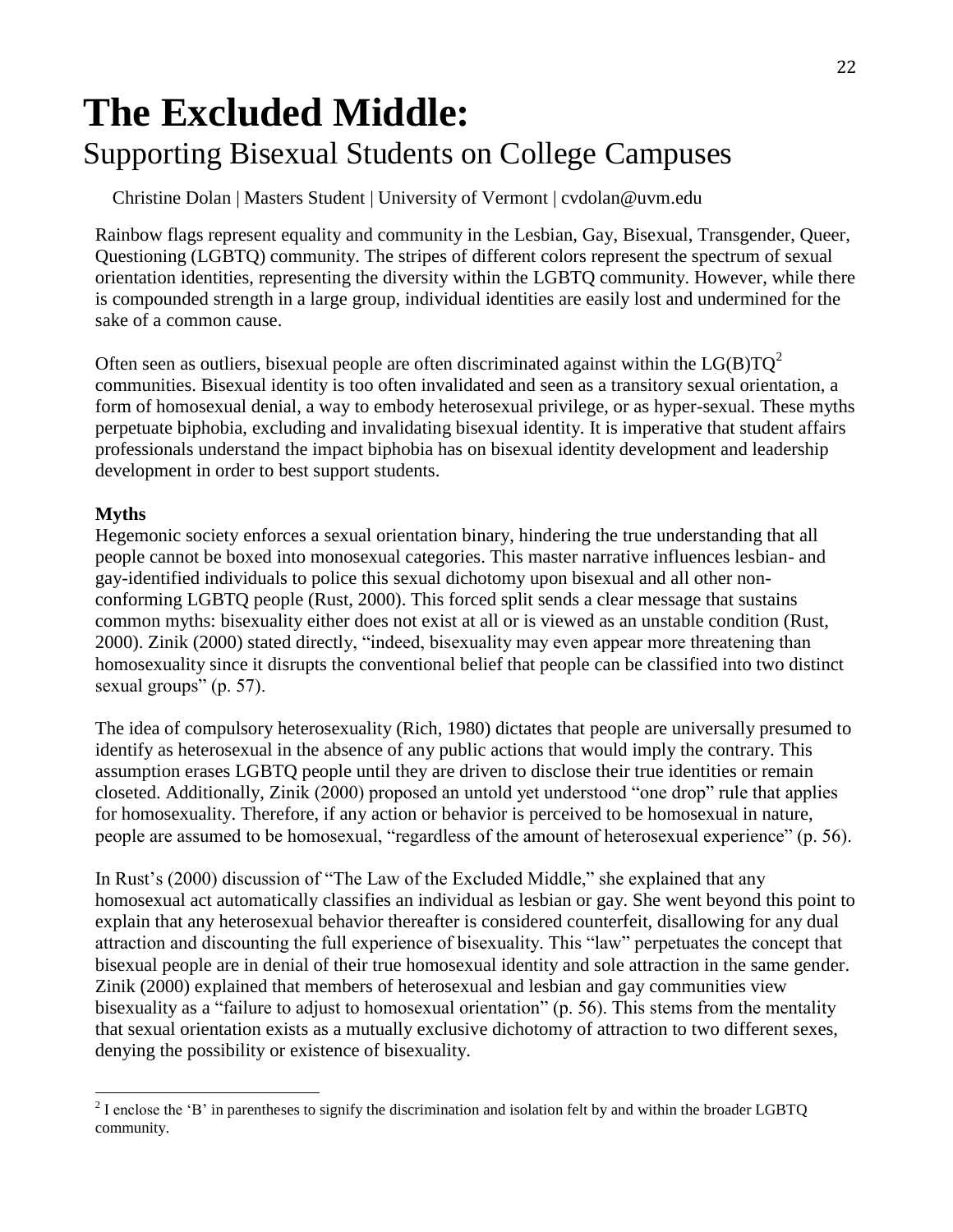

A widespread term used to describe bisexuality is "fence-sitting," describing a supposed fear of commitment to anyone or confusion about their identities (Ochs, 2001). This sentiment perpetuates the belief that bisexual people are questioning their identities and that bisexuality is not a selfcontained identity. In her first LGB identity development model, Cass (1979) declared that a bisexual self-identity delays and prevents a positive homosexual identity. Though she later retracted her statement and validated bisexuality as a freestanding identity (Cass, 1990), the LGBTQ community adopted this notion, rejecting bisexuality as a true, independent identity (Fox, 1995).

The truth is that bisexual people do not avoid the homosexual stigma, nor do they own heterosexual privilege of the same status as heterosexually-identified people. Bisexual people often feel obligated to fight for their true identities to be represented or to blend into gay or heterosexual cultures. However, this attempt at blending does not come without the pain of compromise, causing some to regress back into the closet and to deny their true selves. In addition, bisexual people, seen as dodging the homosexual stigma, are victims of prejudice and discrimination by their lesbian and gay counterparts.

Another barrier to understanding bisexual identity is what Zinik (2000) described as "the conflict model of bisexuality." This logic holds that since gender is viewed as a binary where women and men are seen as polar opposites, "it appears contradictory that anyone could eroticize two opposite things at the same time" (pp. 55-57). This phenomenon leads to the misperceptions that bisexual people are confused or conflicted about their true identities, transitioning temporarily between a lesbian or gay and a heterosexual identity, or are denying their true identity, usually their presumably homosexual orientation, due to internalized homophobia (Zinik, 2000).

The definition of bisexuality primarily as a dual attraction to men and women limits the frame of the total bisexual identity and experience. Clare Hemmings (2002, p. 26) stated:

For bisexuals, the different sexual object choices they have made are precisely what allow them to occupy bisexual subject positions, and to imagine themselves to do so. It is a present with only one lover of one sex, not a past, that poses the most problems for bisexual identity. What if this is the last person I desire? How can my future bisexuality be assured?

This statement speaks to the limiting factors in understanding bisexuality merely as a dual attraction, defining bisexual people merely by the gender identities of their partners. This thought further erases bisexual people and their bisexual identities and experiences, bounding them by the binary of homosexuality or heterosexuality. The idea Hemmings articulates also dehumanizes bisexual people by looking to the gender identity of their partners to make assumptions about their sexual orientations. This further erases bisexual people and robs them of their agency to use their voices to own and articulate their identities.

Another pervasive misperception of bisexual people is that they are extra- or hyper-sexual, due to their dual attraction (Paul, 2000). There is an immediate expectation that if someone is attracted to more than one gender, they are doubly sexual. This also adds to the misperception that bisexual people are not capable of commitment or monogamous relationships. This stigma stems from erotophobia and the shame in thinking of sexuality in terms of sex (Paul, 2000). Erotophobia affects all LGBTQ people, as any sexual behavior that does not involve two and only two, individuals of different genders is seen as deviant in the eyes of heteronormative society.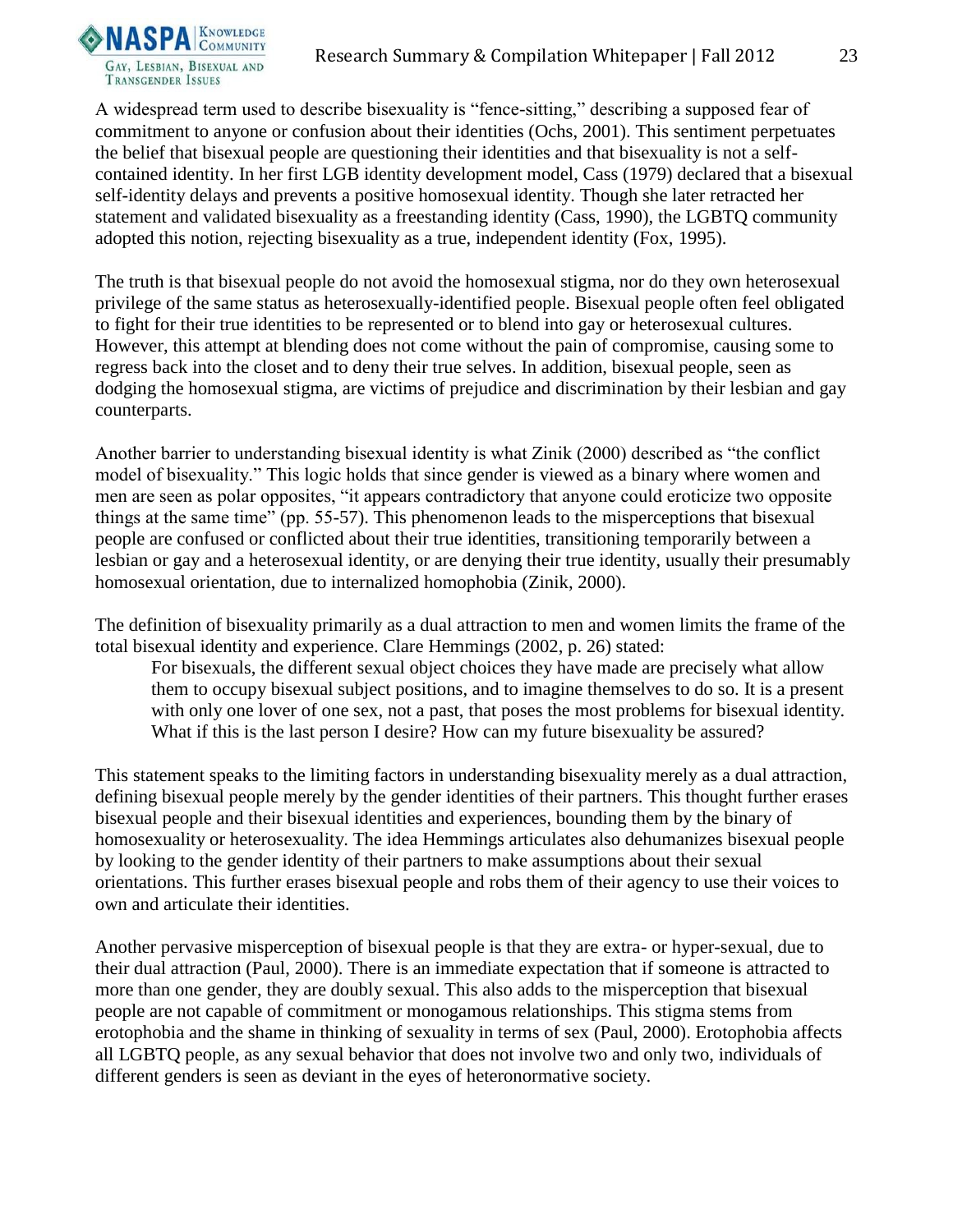#### **The Importance of Bisexual Visibility and Support for Bisexual Students**

The many myths and prejudices that marginalize bisexual people within LG(B)TQ and heterosexual communities paint a tainted understanding of LGBTQ experiences and facilitate biphobia and bisexual erasure within the LG(B)TQ community. Therefore, knowing that bisexual students have different experiences than their monosexual friends, student affairs professionals have a duty to understand how to best support them.

Literature points to affirming ways to include bisexual people in LGBTQ research (Rust, 2009), including ways to recruit subjects and be sure to fully grasp each person's individual identity, as too often bisexual people are defined by their current partner's gender. Researchers must challenge these misconstrued methods in which they study and discuss LGBTQ populations in order to give voice and agency to the true bisexual experience.

One way of incorporating visibility of bisexual people is to foster an affinity space community within an LGBTQA Center or other organization on campus. When bisexual students hold the agency to inform the campus, dispel biphobia, and affirm and empower other bisexual students, they create a needed community and develop as campus leaders.

The first step that student affairs professionals and others can follow to actively improve the situation of bisexual erasure and biphobia in their communities is to read and learn about bisexuality. The myths and prejudices are embedded into society, and often, the discrimination against bisexual people is not intentionally malicious. Therefore, it is of utmost importance for administrators and educators to dispel the misperceptions by actively seeking the truth about bisexual identity and experiences. It is important to understand bisexuality as a multidimensional identity, involving not only attraction to two sexes, but socialization and authentic self-expression. Bisexual identity impacts all aspects of a person's life and personal paradigm.

It is commonly heard that we cannot be what we do not see. Therefore, when bisexual people are ignored or persecuted by LG(B)TQ and heterosexual communities, they begin to inhabit an excluded middle, a double closet. Similarly, when student affairs researchers and practitioners neglect to include bisexual students in their studies of LGBTQ student involvement, they stifle bisexual identity processes and true understanding of LGBTQ student leadership development. Lumping bisexual people into LGBTQ research not only models that bisexual people do not exist or that they have the same experiences of their lesbian and gay counterparts, but it also falsely represents LGBTQ people, spoiling and therefore negating the research (Rust, 2009).

#### **References**

- Cass, V. C. (1979). Homosexual identity formation: A theoretical model. *Journal of Homosexuality, 4*(3), 219-235.
- Cass, V. C. (1990). The implications of homosexual identity formation for the Kinsey model and scale of sexual preference. In D. P. McWhirter, S. A. Sanders, & Reinisch (Eds.), *Homosexuality/Heterosexuality: Concepts of sexual orientation* (pp. 239-266). New York: Oxford University Press.
- D'Augelli, A. R. (1994). Identity development and sexual orientation: Towards a model of lesbian, gay, and bisexual development. In E. J. Trickett, R. J. Watts, & D. Birman (Eds.), *Human diversity: Perspectives on people in context* (pp. 312-333). San Francisco: Jossey-Bass.
- Fox, R. (1995). Bisexual identities. In A. R. D'Augelli & C. J. Patterson (Eds.), *Lesbian, gay, and bisexual identites over the lifespan* (pp. 48-86). New York: Oxford University Press.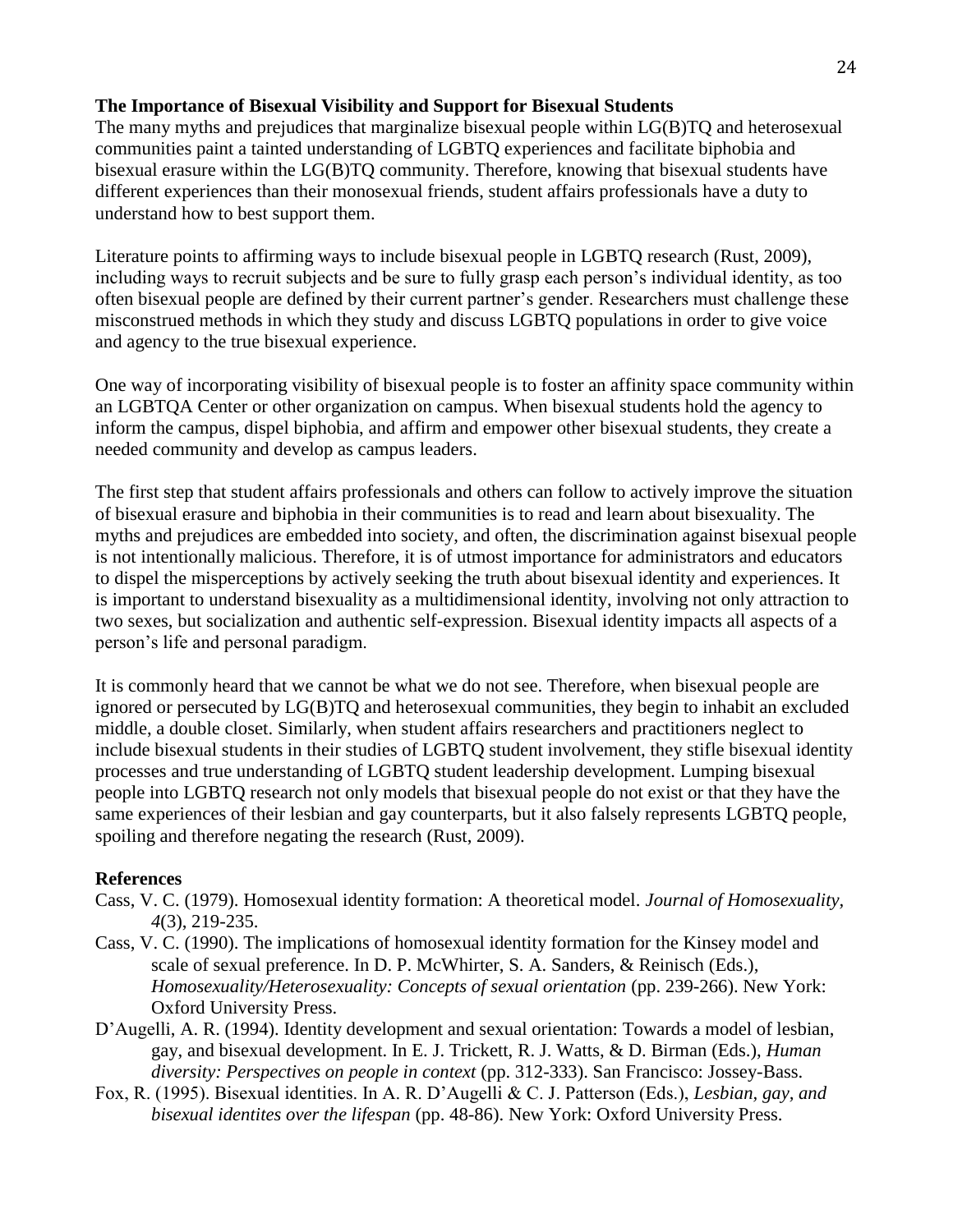

- Hemmings, C. (2002) *Bisexual spaces: A geography of sexuality and gender*. New York, NY: Routledge.
- Ochs, Robyn (2001). Biphobia. In R. Ochs (ed.), *Bisexual resource guide: Revised and expanded* (4<sup>th</sup> ed.; pp. 45-52). Boston, MA: Bisexual Resource Center.
- Paul, J. P. (2000). Bisexuality: Reassessing Our Paradigms of Sexuality. In P. C. R. Rust (Ed.), *Bisexuality in the United States: A social science reader* (pp. 11-23). New York: Columbia University Press.
- Renn, K.A., & Bilodeau, B. L. (2005). Queer student leaders: An exploratory case study of student identity development and LGBT student involvement at a Midwestern research university. *Journal of Gay and Lesbian Issues in Education, 2*(4), 49-71.
- Rich, A. (1980). Compulsory Heterosexuality and Lesbian Existence. *Signs, 5*(4), 631-660.
- Rust, P. C. R. (2000). Criticisms of the Scholarly Literature on Sexuality for Its Neglect of Bisexuality. In P. C. R. Rust (Ed.), *Bisexuality in the United States: A Social Science Reader* (pp. 5-10). New York: Columbia University Press.
- Rust, P. C. R. (2009). No More Lip Service: How to *Really* Include Bisexuals in Research on Sexuality. In W. Meezan & J. I. Martin (Eds.), *Handbook of Research with Lesbian, Gay, Bisexual, and Transgender Populations* (pp. 100-130). New York: Routledge.
- Zinik, G. (2000). Identity Conflict or Adaptive Flexibility? Bisexuality Revisited. In P. C. R. Rust (Ed.), *Bisexuality in the United States: A Social Science Reader* (pp. 55-60). New York: Columbia University Press.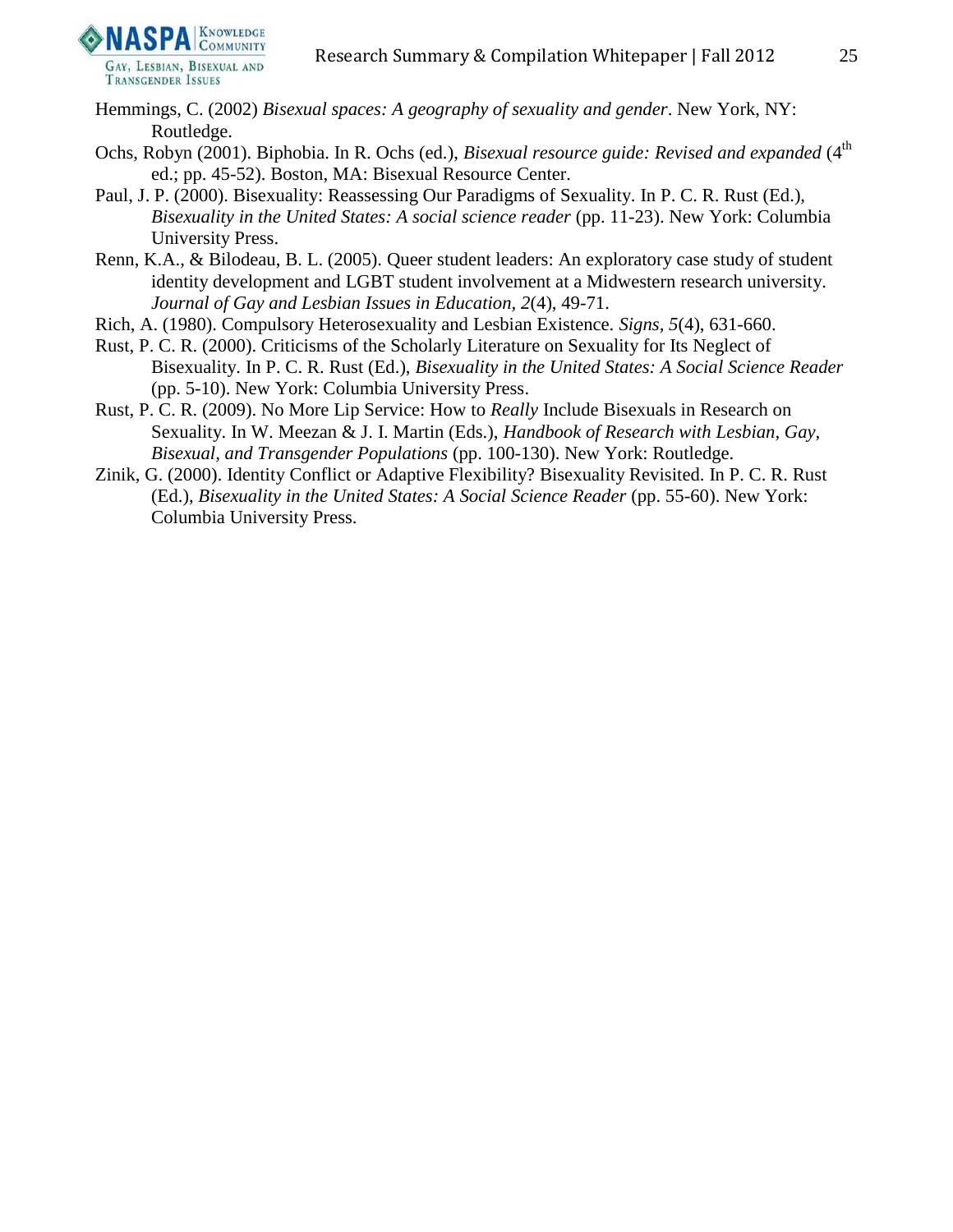#### **BOOK SUMMARY**

### **Beyond Surviving:**  From Religious Oppression

to Queer Activism

Joshua Moon Johnson, Ed.D. | Director LGBT Resources | University of California Santa Barbara | joshua.moonjohnson@sa.ucsb.edu

This book vividly brings voice to the stories of Christian students in same-sex relationships as they encountered oppression, relationships, and then a passion for social justice. Each of the students had early experiences related to family, religious, and educational socialization, which framed the ways in which they



experienced their same-sex relationships as students. Although there were many positive outcomes of being in a same-sex relationship, all of the participants described internal and external conflicts that they had to manage and overcome. These stories are filled with attempts of suicide, physical and verbal abuse, isolation, loneliness, depression, and hospitalizations; moreover, they are also filled with triumph, self-realizations, community building, and the development of powerful queer leaders. These students turned their oppressive experiences into fuel for queer activism. Each student's story is unique, heart breaking, and charged with unrelenting perseverance. The conflicts described related to a). seeking family support, b). having to hide relationships, c). seeking community acceptance, d). deconstructing socialization, and e). doubting the morality of the relationship.

It has been discussed for some time now that gay, lesbian, and bisexual people have conflicts as they begin to understand their sexuality, but Christian people usually face more challenges and higher levels of anxiety. When Christian students engage in same-sex relationships and face severe emotional conflicts, their spiritual well-being can suffer. While students are in college their spiritual well-being must be supported in order to foster holistic development. People with same-sex attractions often feel like they must choose either their religion and spirituality or their same-sex relationship. In order to support all students, educators should understand the muliple dynamics that take place within students' lives. Christian students engaged in same-sex relationships may need different and additional types of support.

Identity conflict occurs in all people and it often centers around race, class, gender, religion, sexuality, and/or ability. *Beyond Surviving* brings attention to the identity conflicts students face everyday; moreover, these stories focus on students' relgiious and sexual identity. Their stories also bring in other aspects of their identity including class, ability, race, and gender. Readers wil gain a new understanding of identity developent as it takes place in the lives of real student; their stories go beyond a theory or model and show the beuatiful complexity of human development. No two stories are like and no two experiences of LGBTQ Christians are the same.

*Beyond Surviving* shares stories which will help Christian, non-Christian, and non-religious people gain understanding of how complex identity is, and how people from all backgrounds must